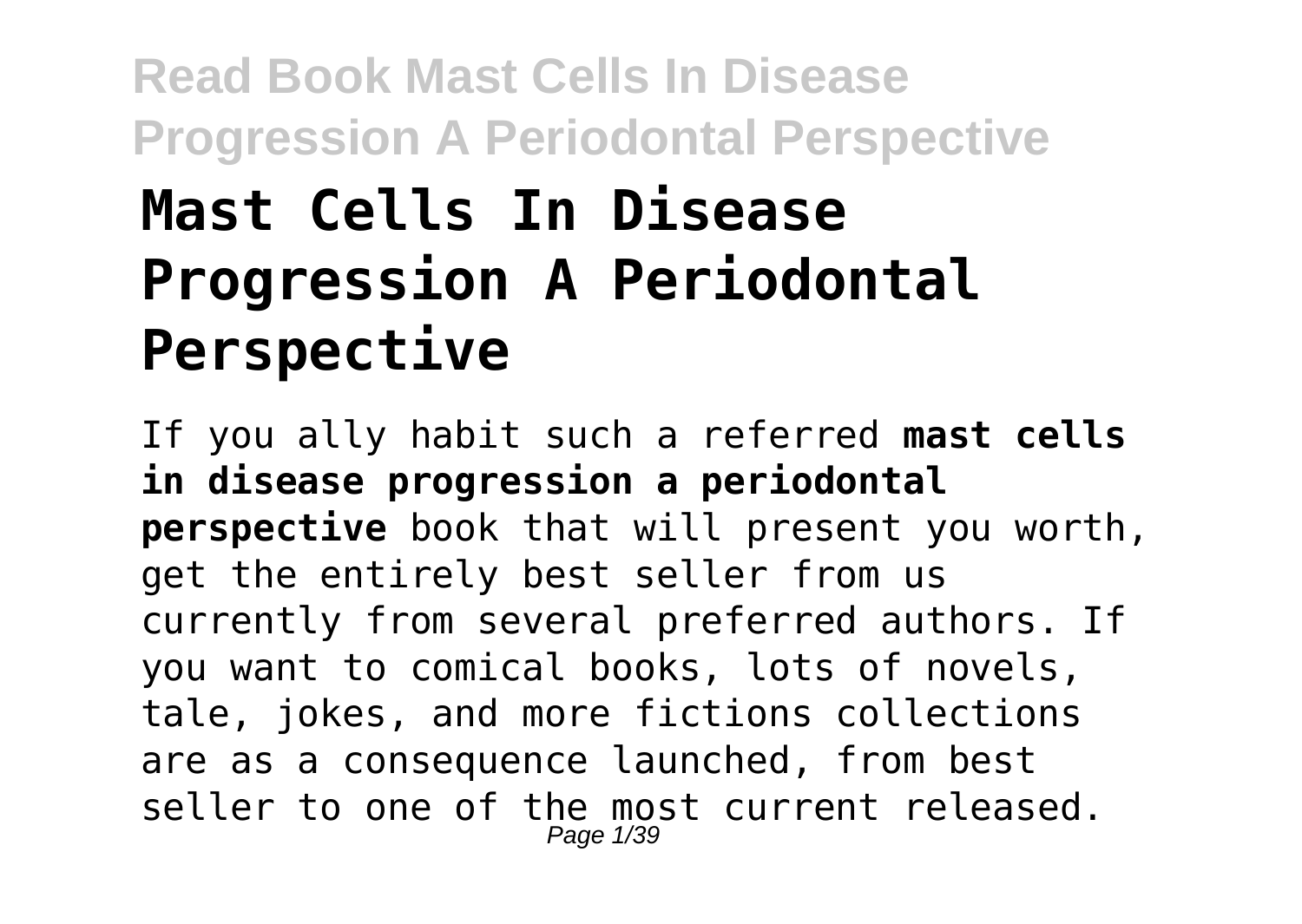You may not be perplexed to enjoy every ebook collections mast cells in disease progression a periodontal perspective that we will unquestionably offer. It is not around the costs. It's roughly what you compulsion currently. This mast cells in disease progression a periodontal perspective, as one of the most in action sellers here will entirely be in the course of the best options to review.

Mast Cell Disease - Mayo Clinic Understanding Mast Cell Activation Disorders What are Mast Page 2/39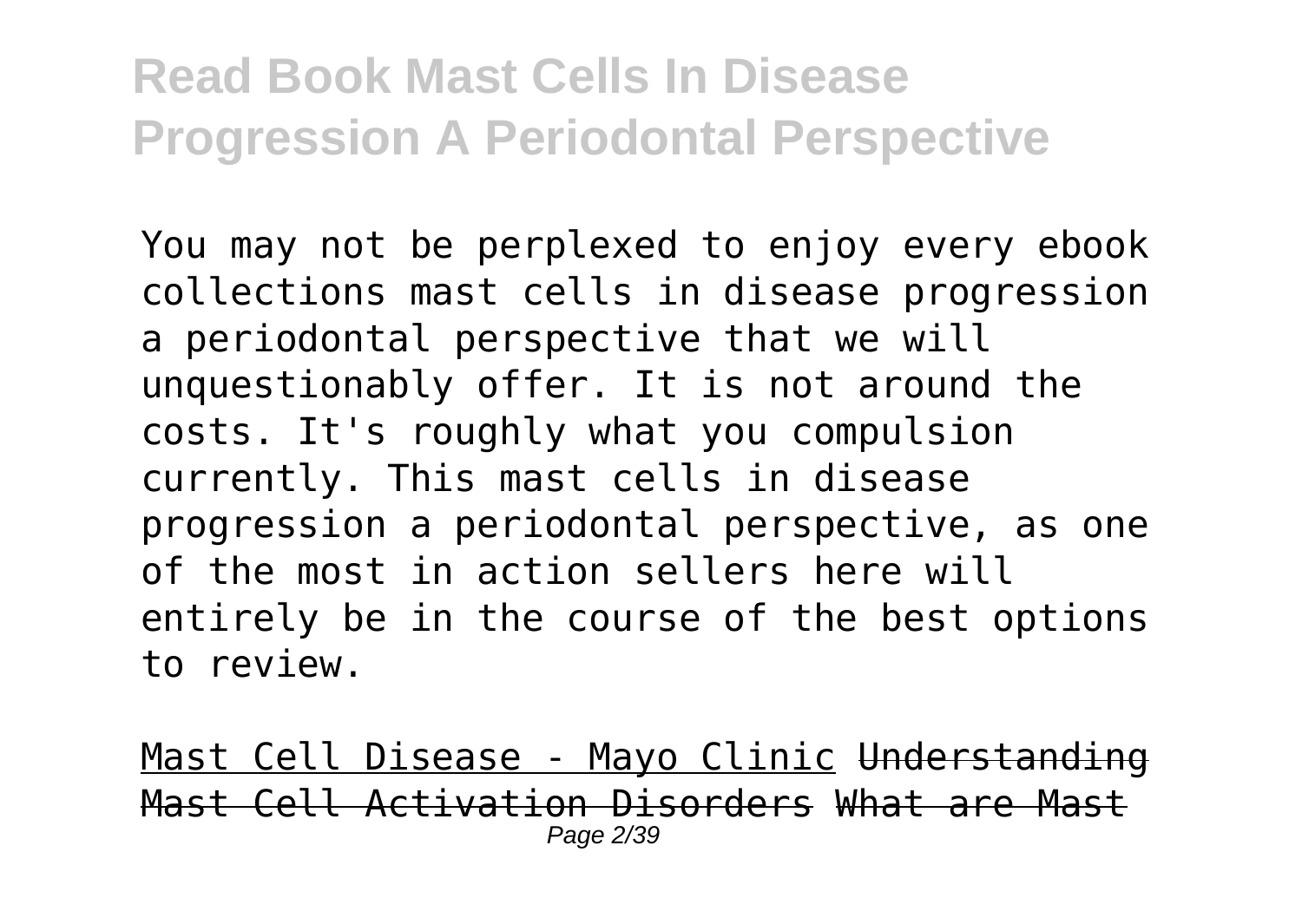Cell Disorders and Mastocytosis? Dr. Peter Vadas - CME Presentation: Mast Cells Gone Wild - Mast Cell Activation Disorders \ "Mast Cell Activation\" - Anne Maitland, MD, PhD **Mast Cell Activation Syndrome: More than "just allergies"** Mast Cell Activation Disease Current Concepts *Mast Cell Activation Disorders \u0026 Inflammation in the CNS - 4/7* Mast Cell Disease

Management of Mast Cell Disorders

Mastocytosis \u0026 Mast Cell Disease Awareness Day Q\u0026A*Dr. Lawrence B. Afrin, MD, Immunology and Allergy: Mast Cell 101* **MCAS Series -#5- Signs \u0026 Symptoms** EDS, Page 3/39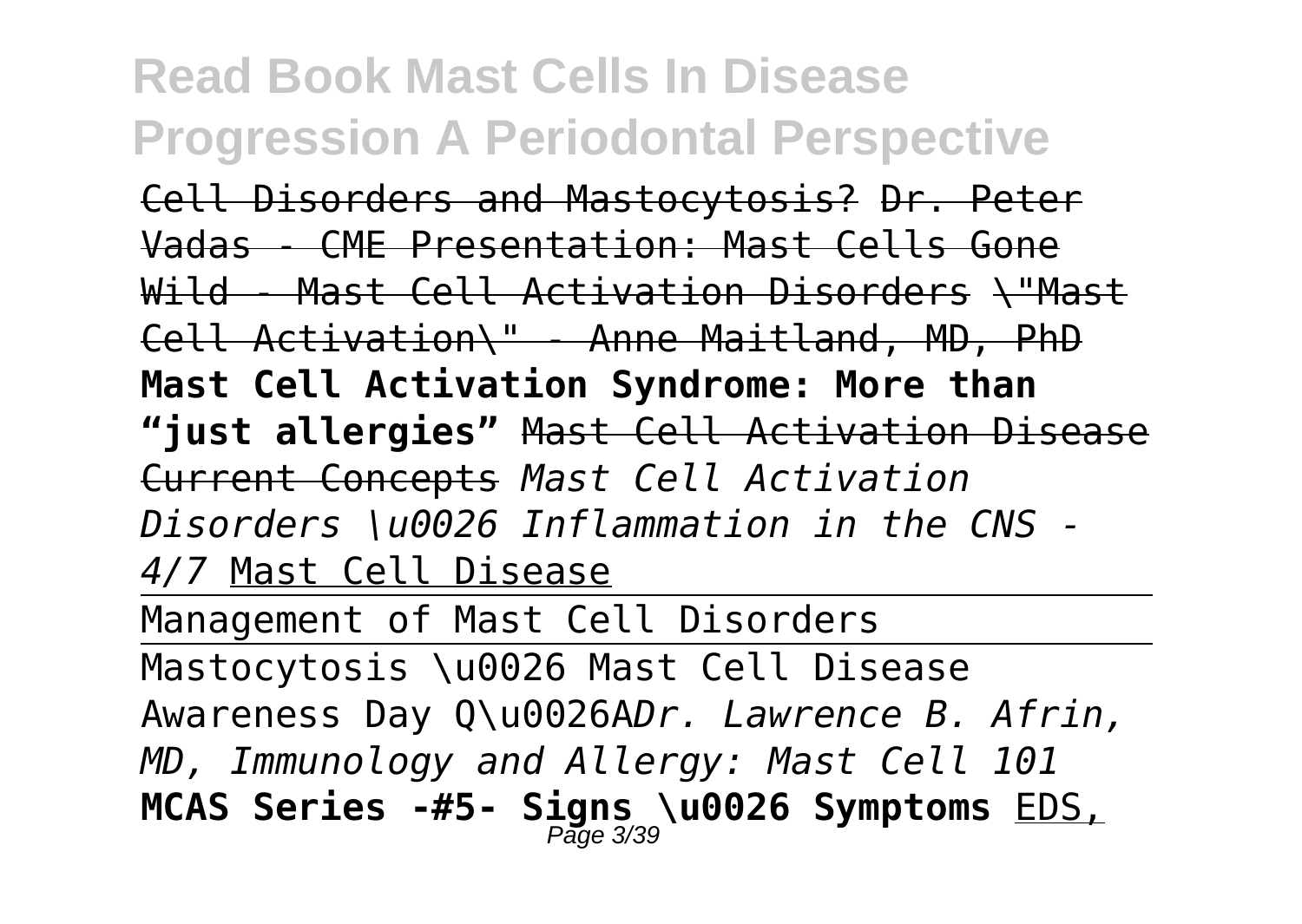**Read Book Mast Cells In Disease Progression A Periodontal Perspective** POTS, \u0026 MCAS with Dr. Juan Camilo Guzman, MD, MSc, FRPC *Anne Maitland - Living with Mast Cell Activation Syndrome* MCAS Series -#4- My 20 Steps To Healing *Dr Alex Croom - Mast cell activation disorder* Consider Chiari Grand Rounds: \"Mast Cell Activation\" - Anne Maitland, MD, PhD The Perturbed Axis of Mast Cells, Nerves, and Connective Tissue in Patients with EDS - Anne Maitland Mast Cell Activation Syndrome (MCAS): An Integrative Approach with Dr. Tania Dempsey Living with EDS: Mast Cell Activation Syndrome | Vogmask Giveaway Mast Cell <u>Activation Symptomatology (Part 1 of 3)</u> <u>Dr.</u><br>Page 4/39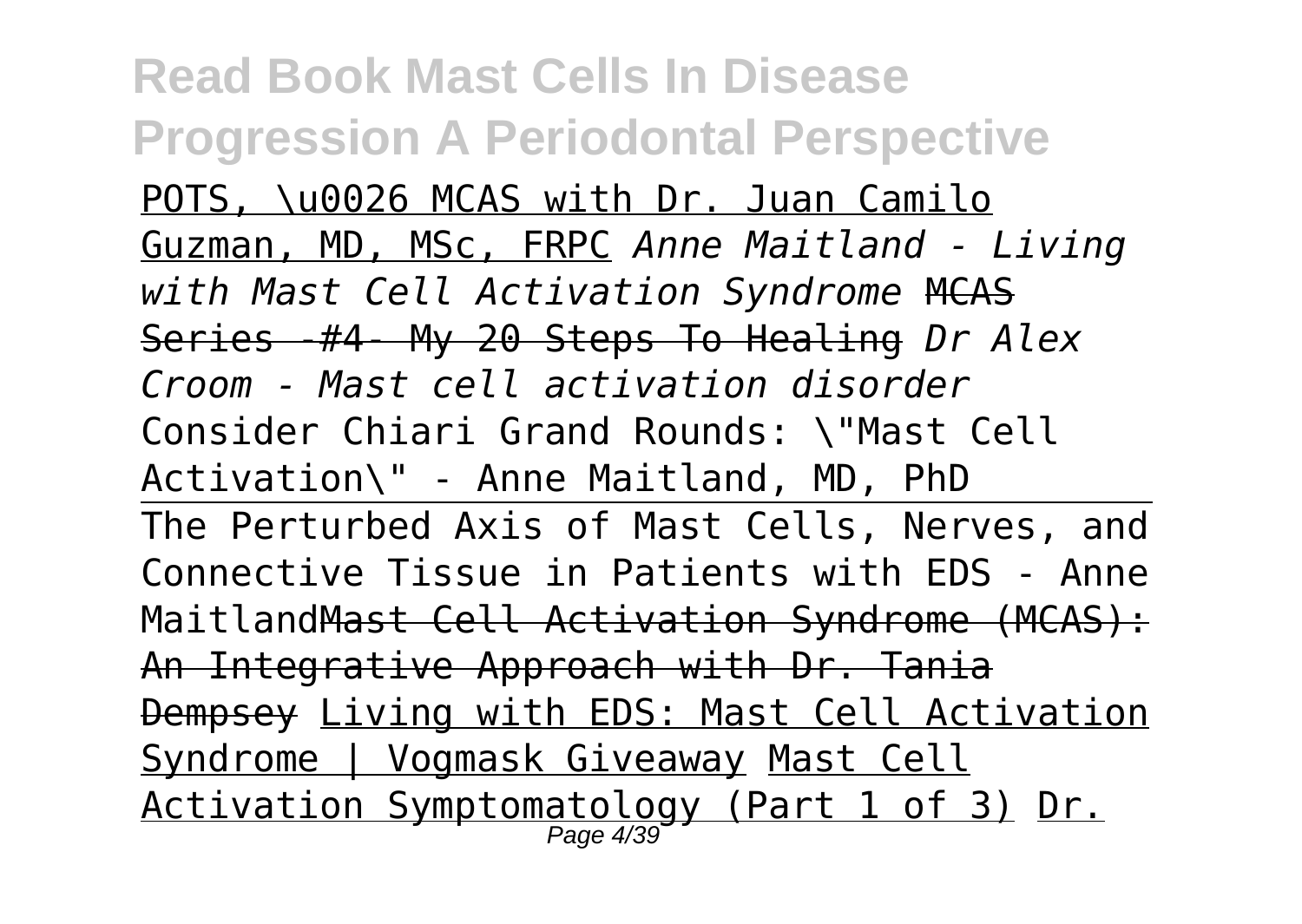Anne Maitland presents "Mast Cell Activation Syndrome in EDS Patients (Part 2)" LET'S TALK ABOUT MCAS | Mast Cell Activation Syndrome | Symptoms| Diagnosis | Causes | Treatment *Mast Cells In Disease Progression* Supporting materials for explaining mast cell disease to non-health care professionals; Mast cell disease in the age of COVID-19: Part 2; Mast cell disease in the age of COVID-19: Part 1; Yes, I can react to that: Patient lecture; A History of Mast Cell Activation Syndrome: Part 1; Archives. October 2020; April 2020; March 2020; July 2019 ...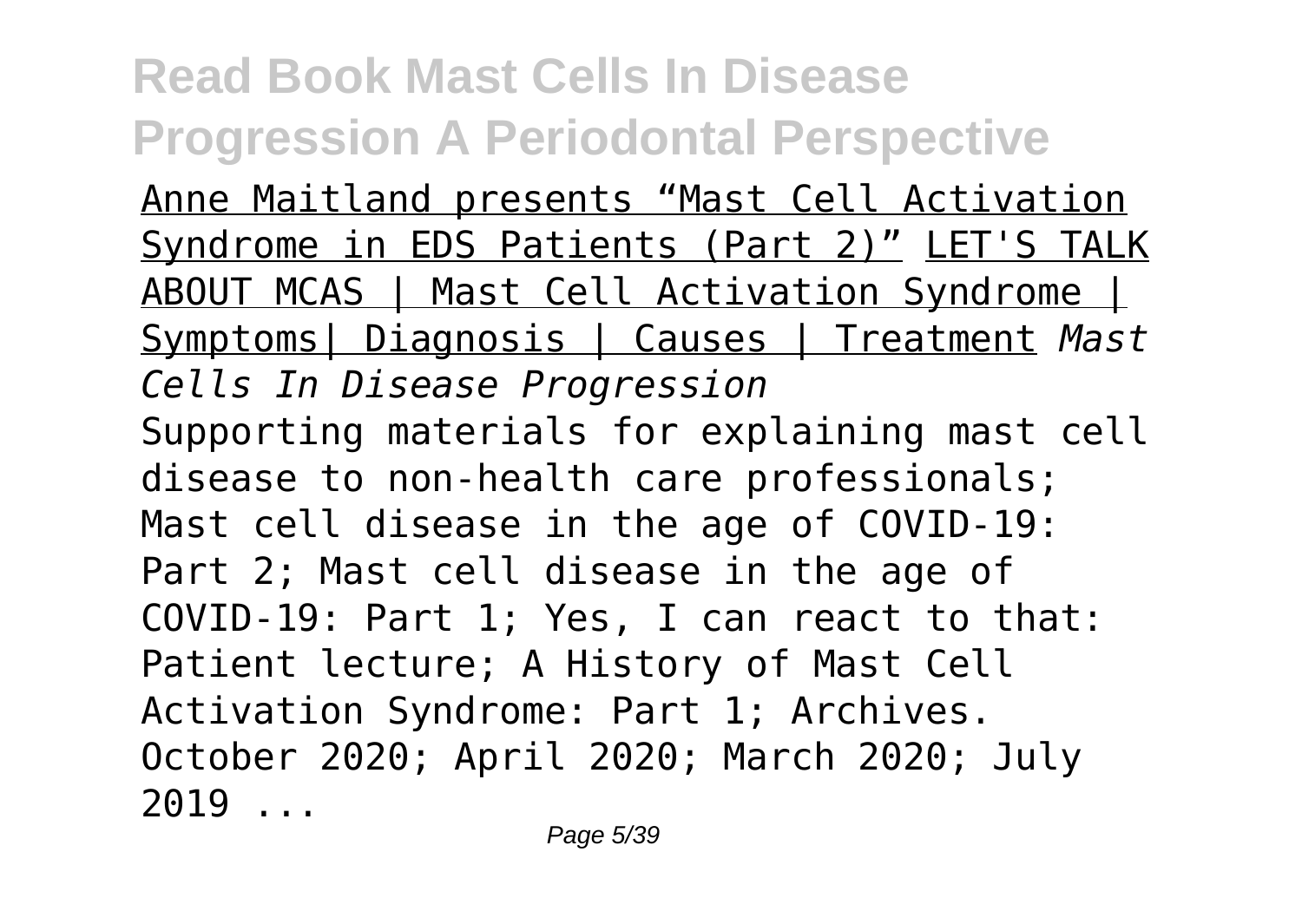*Disease progression - Mast Attack* Mast cells are associated with the onset and progression of celiac disease We provide a description of the progressive stages of CD, in which MCs are the hallmark of the inflammatory process.

*Mast cells are associated with the onset and progression ...*

Mast Cells In Disease Progression: A periodontal Perspective eBook: Patwal, Dr Harshavardhan: Amazon.co.uk: Kindle Store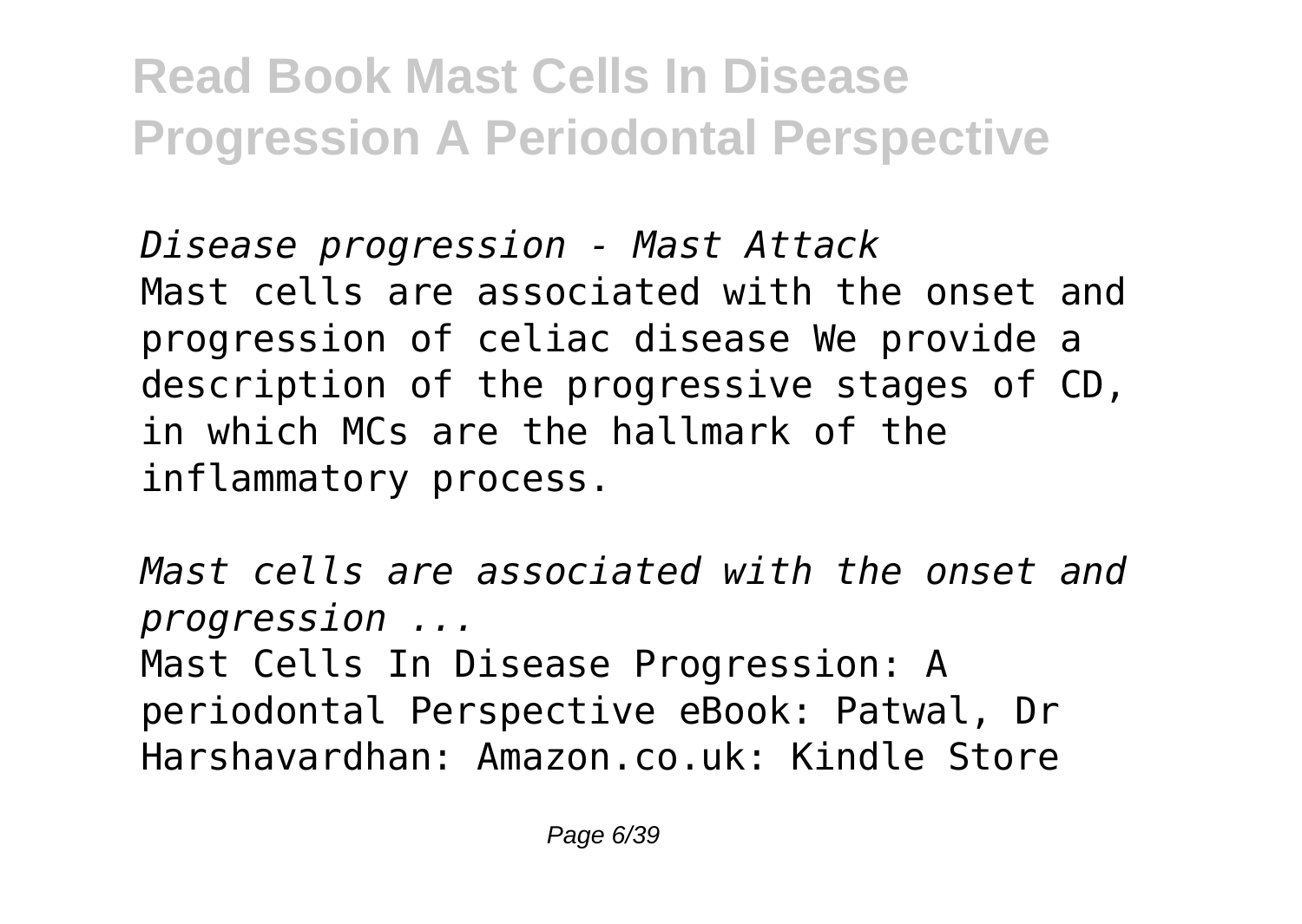*Mast Cells In Disease Progression: A periodontal ...*

Abstract. Mast cells have existed long before the development of adaptive immunity, although they have been given different names. Thus, in the marine urochordate Styela plicata, they have been designated as test cells. However, based on their morphological characteristics (including prominent cytoplasmic granules) and mediator content (including heparin, histamine, and neutral proteases), test cells are thought to represent members of the lineage known in vertebrates as mast cells.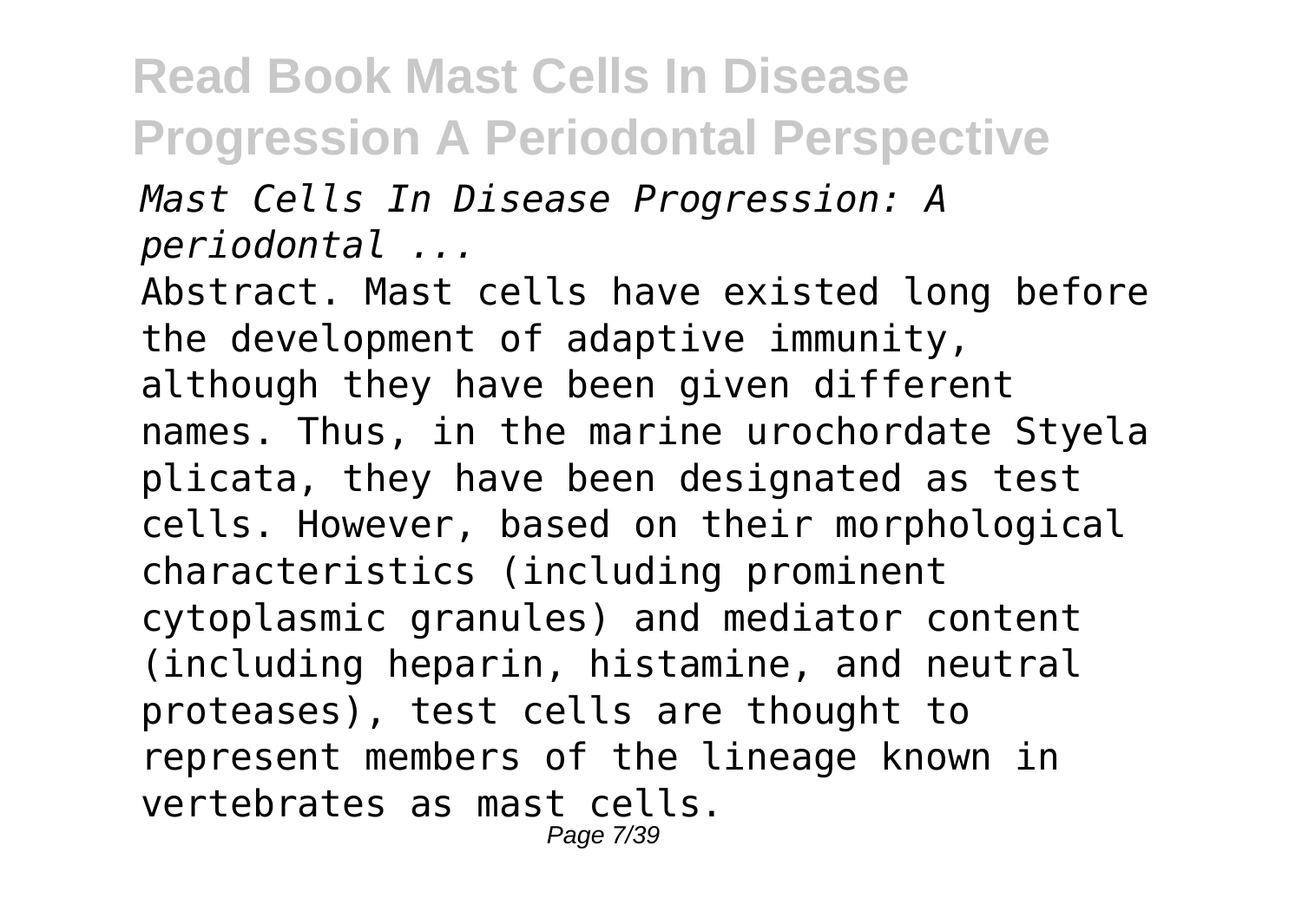*Mast Cells in Inflammation and Disease: Recent Progress ...*

Progression of mast cell diseases: Part 1. Among mast cell patients, we generally assume that a designation of SM means indolent systemic mastocytosis (ISM.) However, in research papers, this term can mean ISM, SSM, ASM or MCL. Advanced SM usually means ASM or MCL. These terms generate a lot of confusion in the patient population.

*Progression of mast cell diseases: Part 1 - Mast Attack*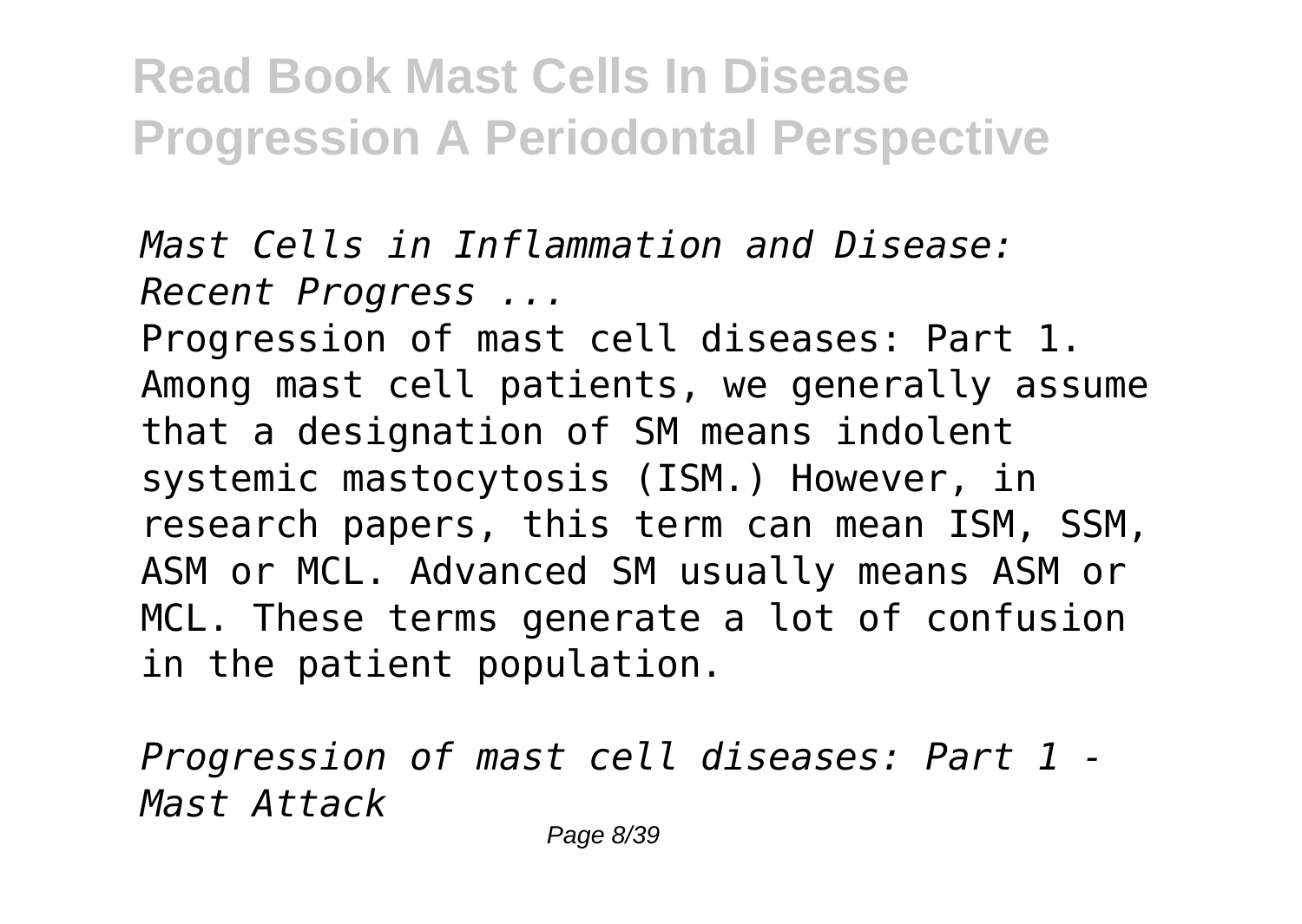Mast cells are a major driver in the onset and progression of celiac disease. Celiac.com 05/18/2017 - Researchers understand pretty well that celiac disease is driven in part by an accumulation of immune cells in the duodenal mucosa as a consequence of both adaptive and innate immune responses to undigested gliadin peptides. Mast cells are innate immune cells that produce a majority of co-stimulatory signals and inflammatory mediators in the intestinal mucosa.

*Mast Cells Tied to Onset and Progression of Celiac Disease ...*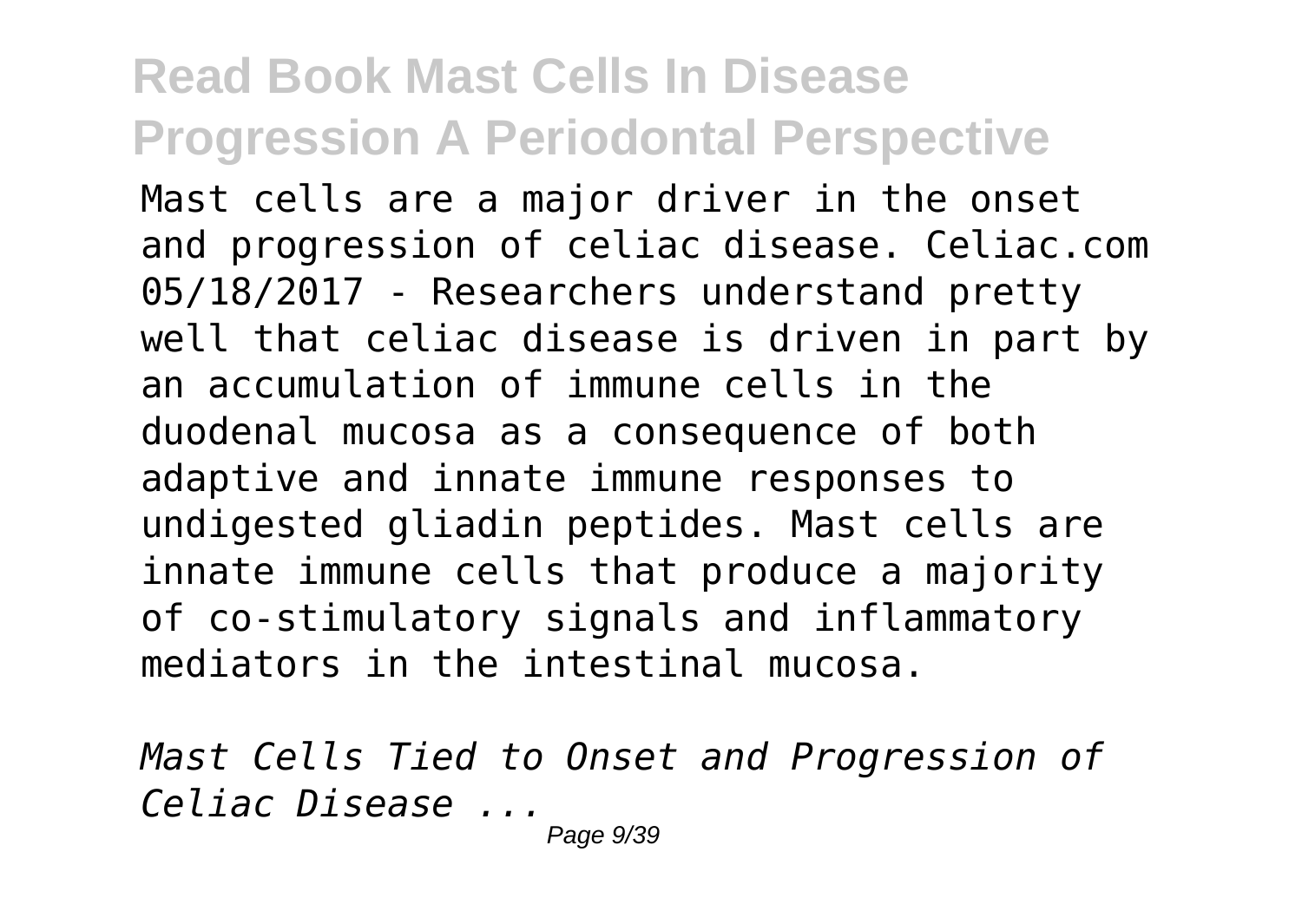2. TECHNIQUES IN MAST CELL RESEARCH. Human pathology studies have provided ample evidence for the presence of a variety of immune and inflammatory cell types in diseased tissue and these studies have been essential in identifying the major cellular players in the progression of disease.

*Mast Cells: Pivotal Players in Cardiovascular Diseases* Mast cells (MC) are a bone marrow-derived, long-lived, heterogeneous cellular population that function both as positive and negative regulators of immune responses. They are Page 10/39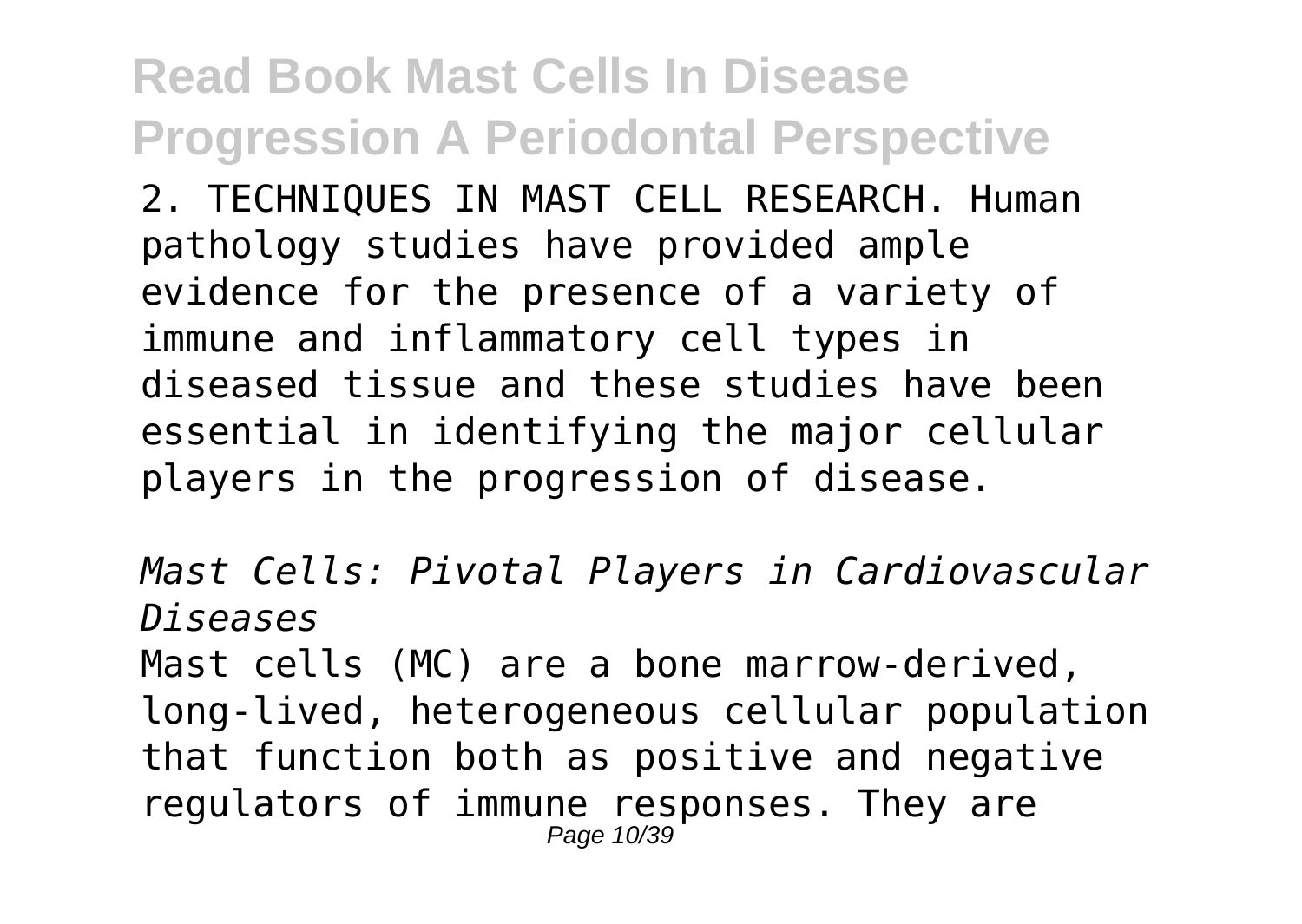**Read Book Mast Cells In Disease Progression A Periodontal Perspective** arguably the most productive chemical factory in the body and influence other cells through both soluble mediators and cell-to-cell interaction.

*The significant role of mast cells in cancer* Mastocytosis is a condition where certain immune cells, called mast cells, build up under the skin and/or in the bones, intestines and other organs. This abnormal growth of mast cells causes a range of symptoms, including itchy bumps on the skin, gastrointestinal (GI) issues such as diarrhea, and bone pain. Page 11/39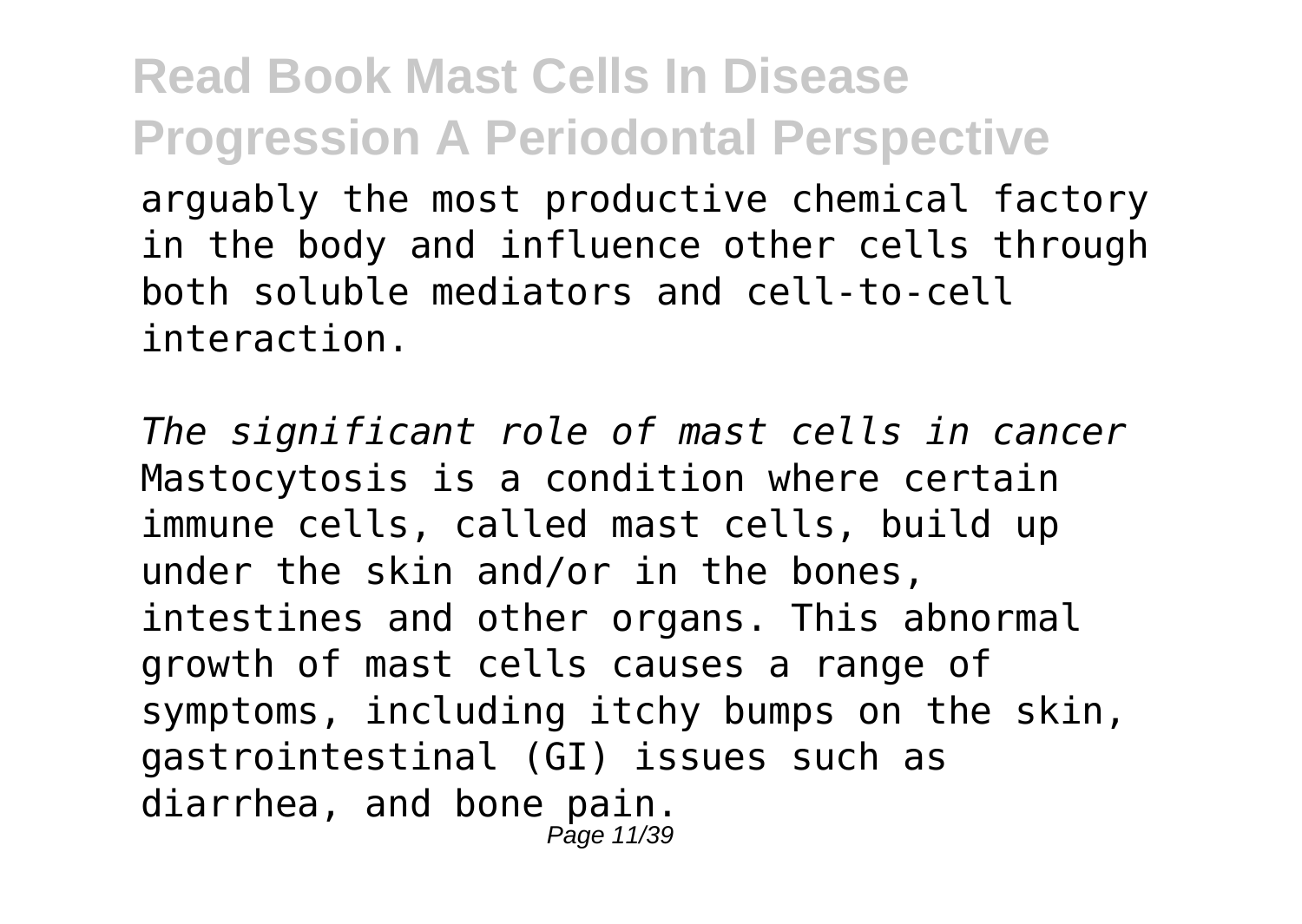#### *Mastocytosis & Mast Cells: Symptoms & Treatment*

Connective Tissue Tumors in Dogs. Mast cells are cells that reside in the connective tissues, especially those vessels and nerves that are closest to the external surfaces (e.g., skin, lungs, nose, mouth). Their primary functions include defense against parasitic infestations, tissue repair, and the formation of new blood vessels (angiogenesis). They are also associated with allergic reactions, since they contain several types of dark granules made up of Page 12739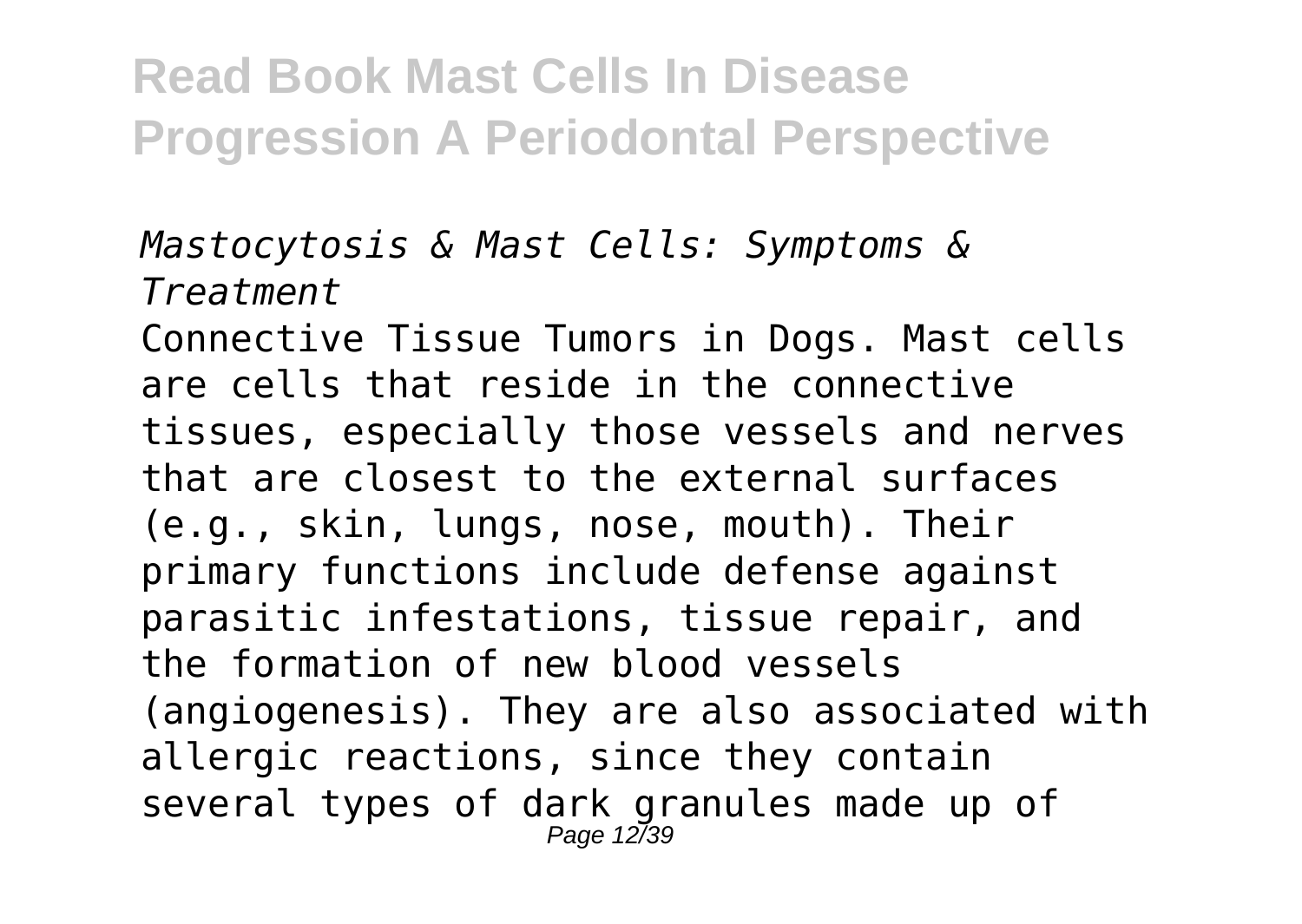**Read Book Mast Cells In Disease Progression A Periodontal Perspective** various chemicals, including ...

*Mast Cell Tumor (Mastocytoma) in Dogs | PetMD* Systemic mastocytosis (SM) is a form of mastocytosis in which mast cells accumulate in internal tissues and organs such as the liver, spleen, bone marrow, and small intestines. It is typically diagnosed in adults. Signs and symptoms vary based on which parts of the body are affected. The disorder is usually caused by somatic changes ( mutations) in the KIT gene.

*Systemic mastocytosis - Rare disease* Page 13/39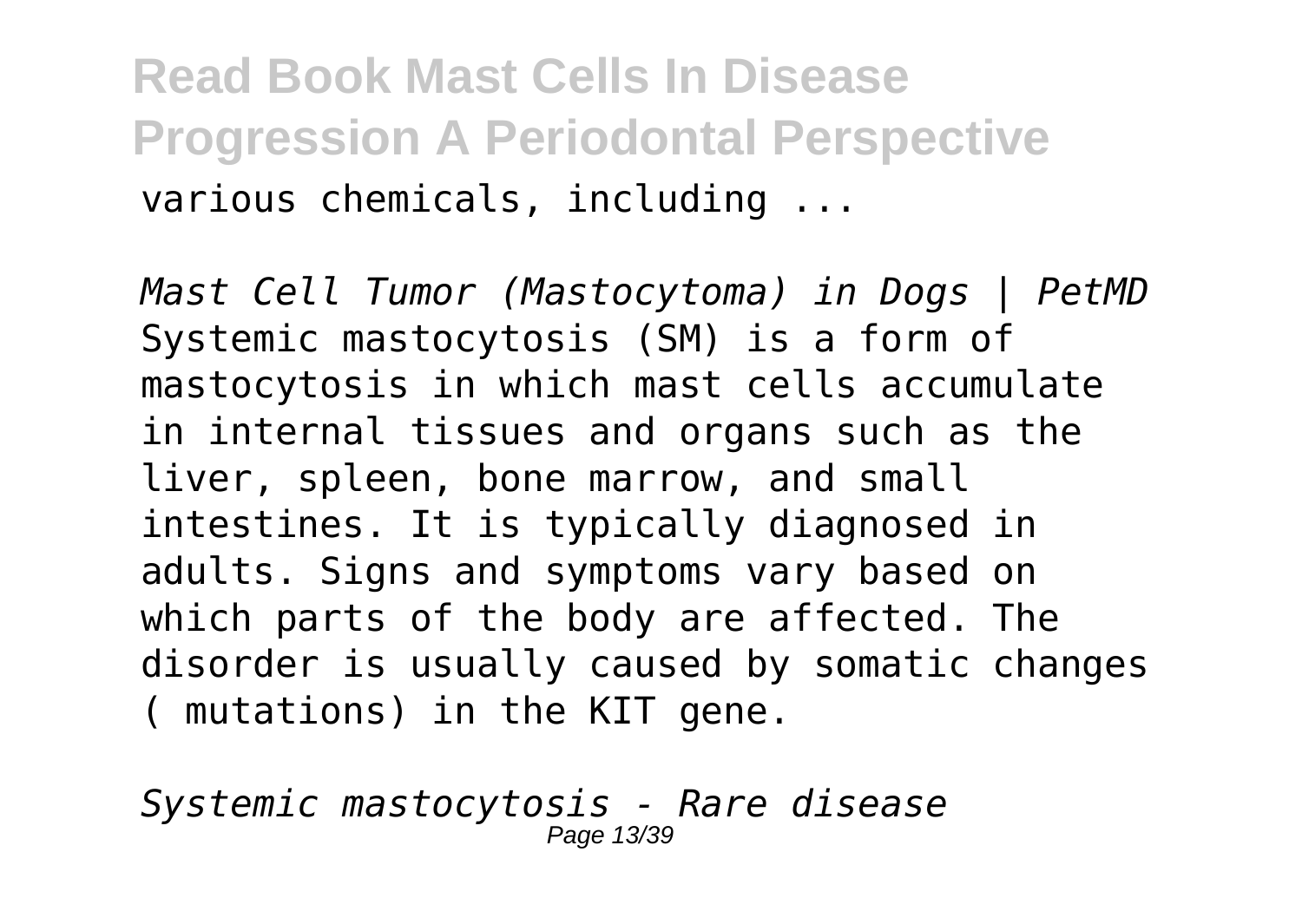Researchers have discovered that mast cells and neutrophils  $-$  two types of immune cells  $$ are involved in the degeneration of peripheral motor nerve cells and progression of amyotrophic lateral sclerosis (ALS).

*ALS Study Unravels Immune Mechanism Linked to Disease ...*

Evaluation 9 months later revealed disease progression, with BMA (73%) and peripheral blood involvement (18%) by atypical, hypogranular, round-to-oval mast cells (panel A: original magnification  $\times 1000$ , Wright-Giemsa stain), with expansion of the KIT Page 14/39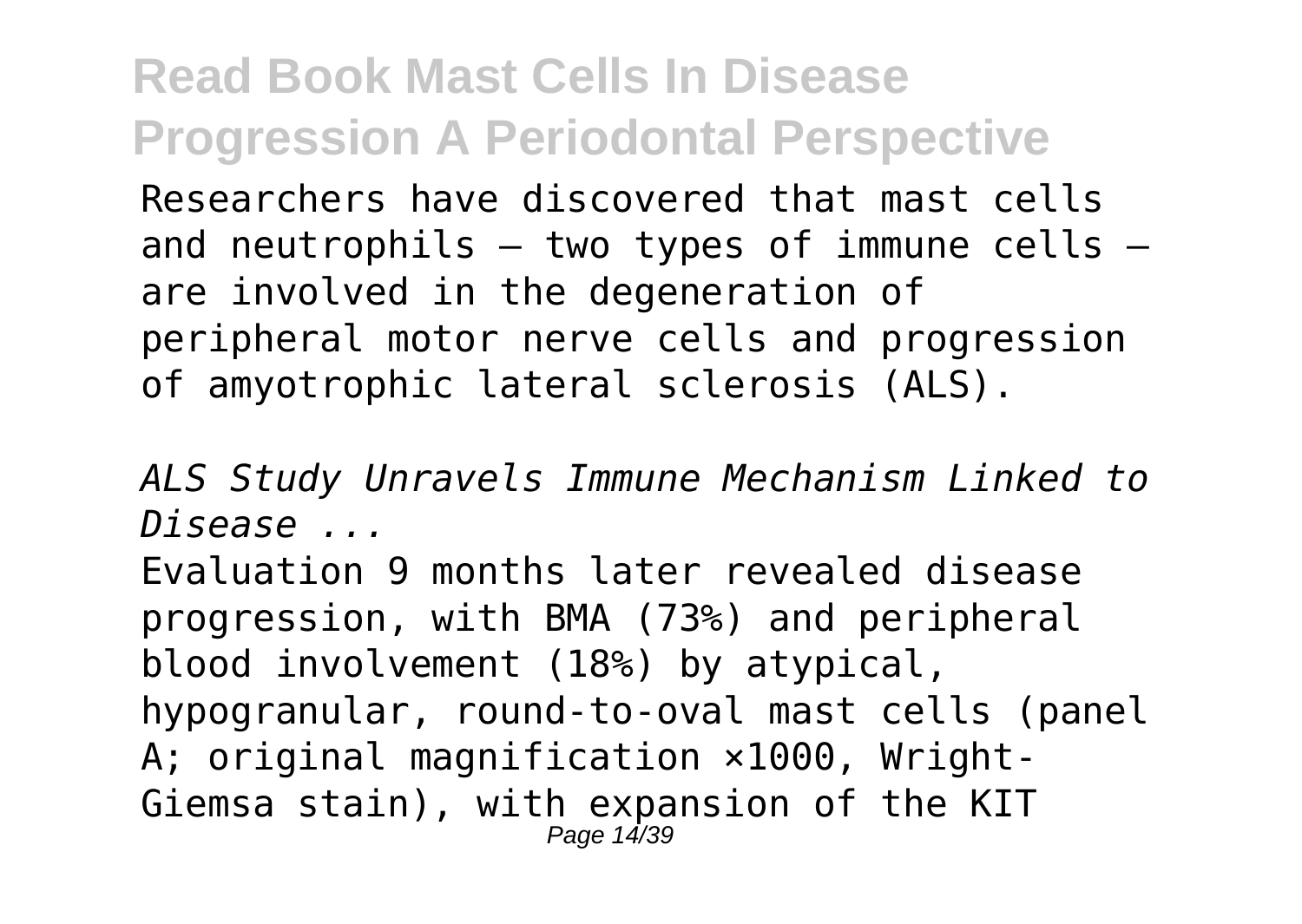**Read Book Mast Cells In Disease Progression A Periodontal Perspective** D816Y clone (13.7%).

*Leukemic-phase progression of aleukemic mast cell leukemia ...* Mast cell accumulation is also inversely correlated with a decline in glomerular filtration rate and disease progression [31, 34, 39-41]. How are mast cells recruited to the kidney? Mast cells are rarely found in the normal kidney.

*Impact of Mast Cell Chymase on Renal Disease Progression* mast cells in disease progression a Page 15/39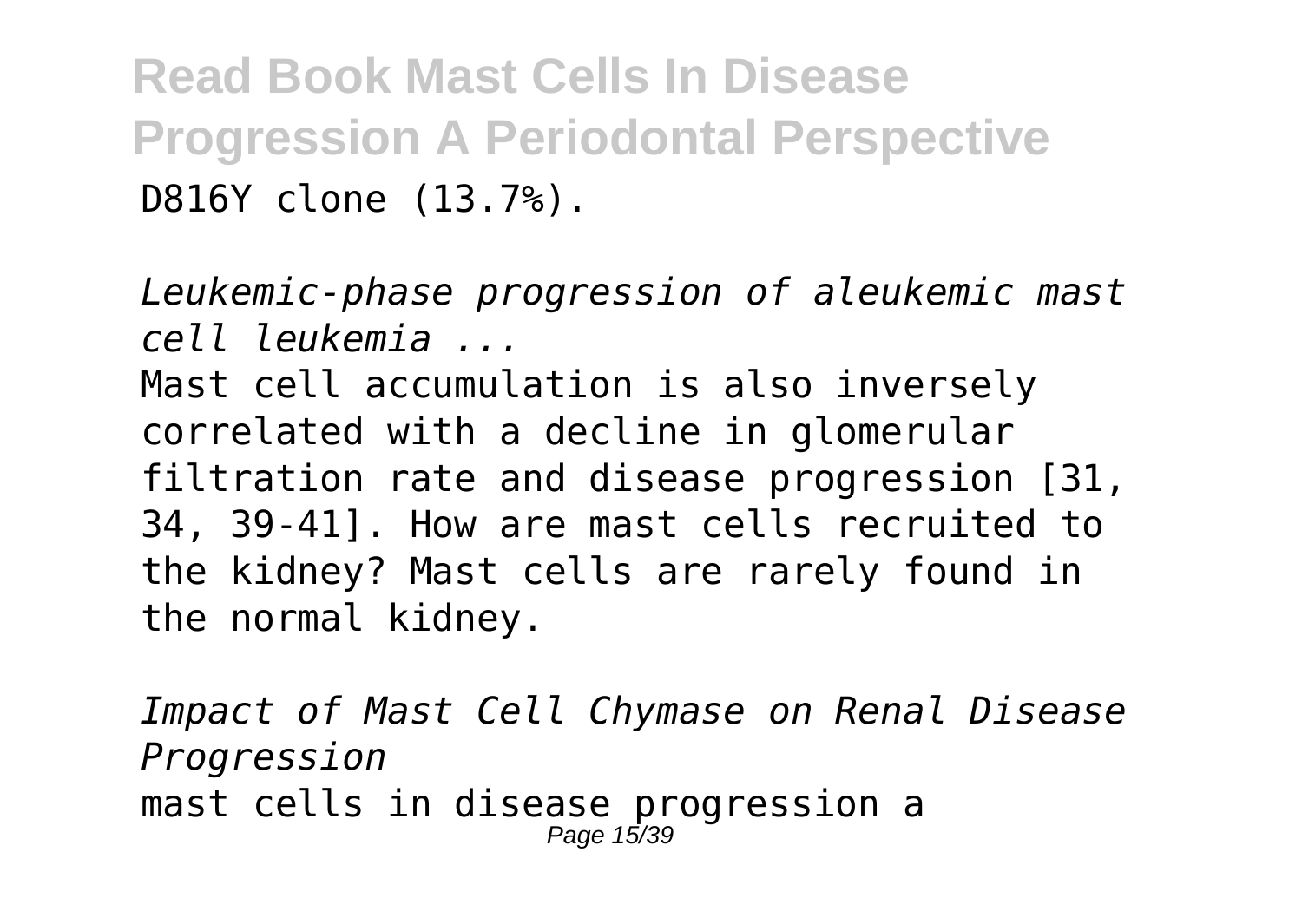periodontal perspective Sep 06, 2020 Posted By Roald Dahl Ltd TEXT ID 3591f559 Online PDF Ebook Epub Library mobile bone marrow derived granule containing immune cells that are found in all connective tissue and mucosal environments and in the peripheral and central nervous

*Mast Cells In Disease Progression A Periodontal ...* The body produces mast cells as an inflammatory and histamine response. This is a part of normal immune function. Mast cell tumors (MCTs) happen mostly on the skin but Page 16/39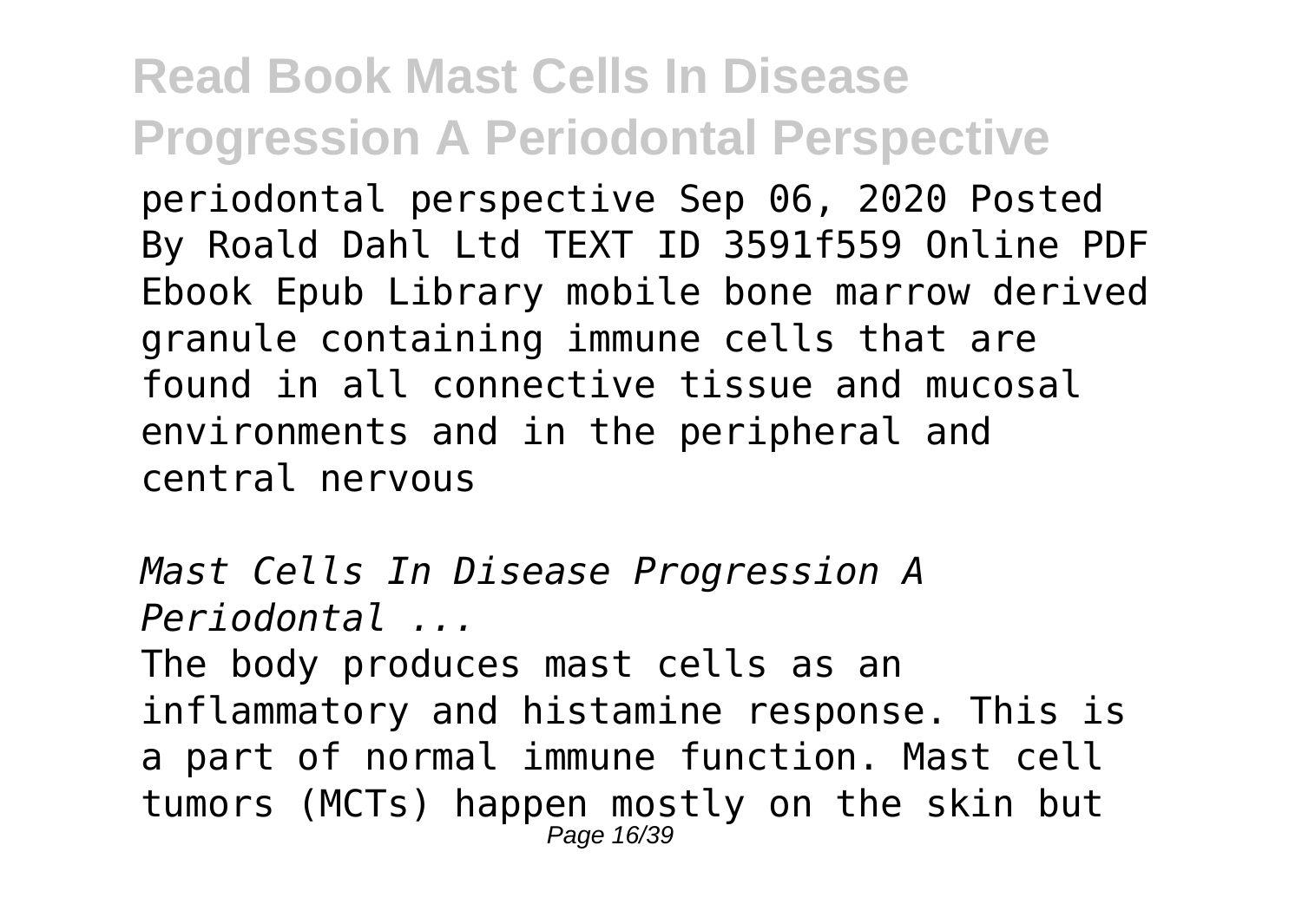**Read Book Mast Cells In Disease Progression A Periodontal Perspective** sometimes in the internal organs. Mast cells are part of your dog's immune defense system.

*A Natural Approach To Mast Cell Tumors | Dogs Naturally* Basing on our study, the density of mast cells in the gingival tissue increases with the progression of the infection, which means they are more numerous in gingivitis compared to healthy gingiva, as well as in periodontal disease compared to gingivitis.

*Quantification of mast cells in different stages of ...*

Page 17/39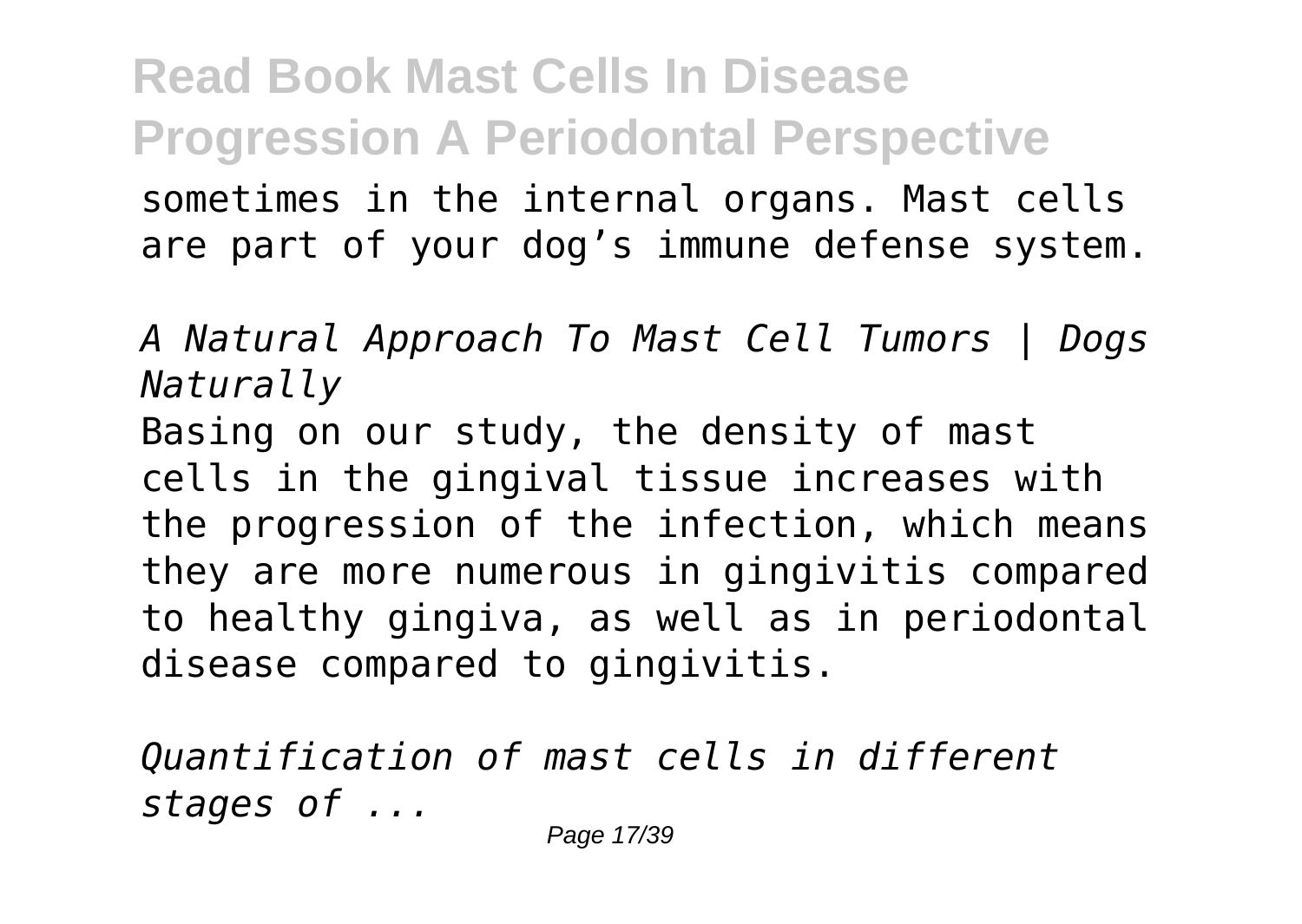We then focus on the roles of mast cells in the development and progression of four prominent and devastating neurodegenerative diseases: Alzheimer's Disease, Parkinson's Disease, Amyotrophic Lateral Sclerosis and Huntington's Disease. Mast Cell Localization in the Central and Peripheral Nervous Systems

The book presents recent advances relating to the factors and mechanisms that regulate the Page 18/39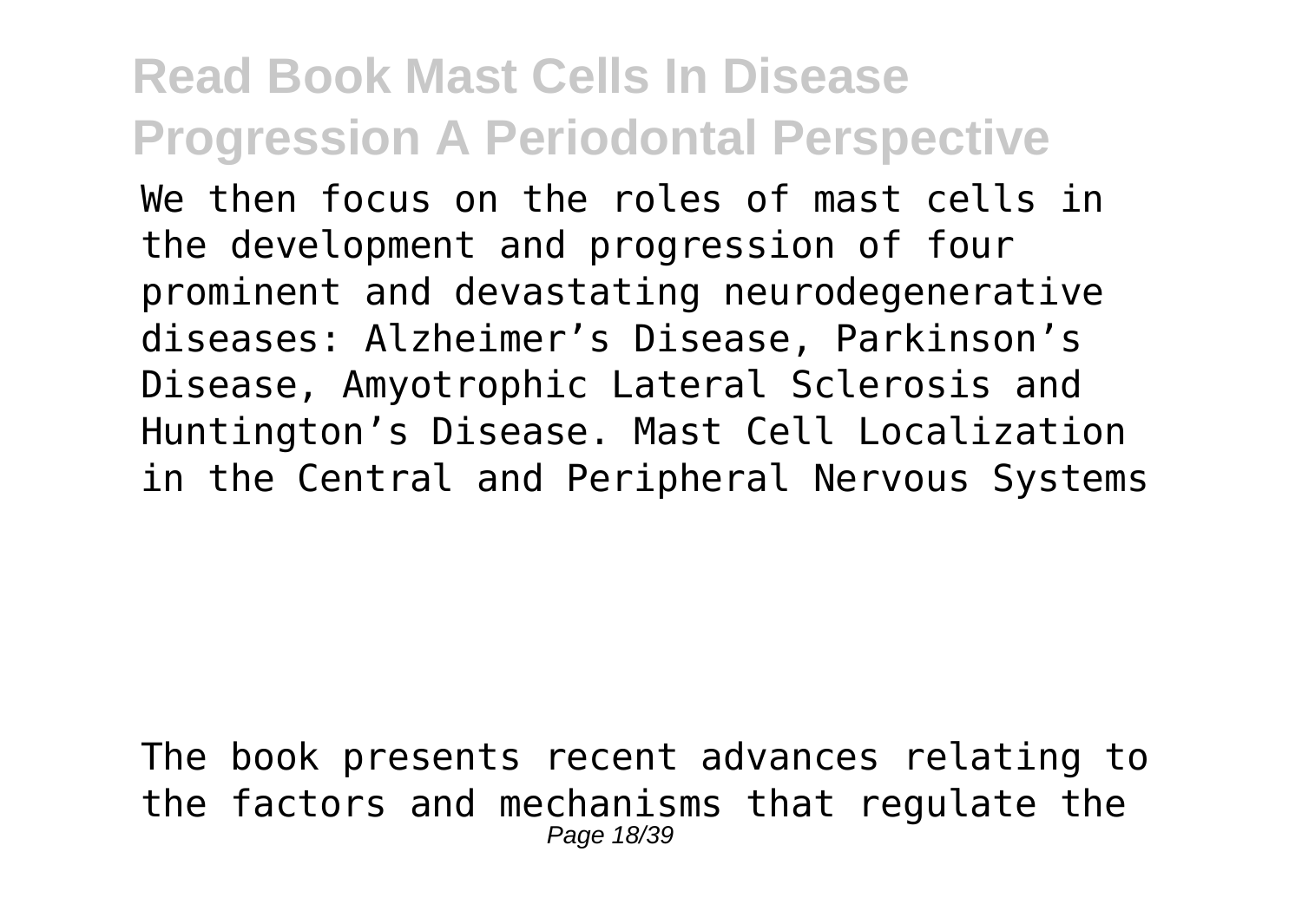growth, differentiation and function of mast cells and basophils; discussion of new technologies used to study these cells, and integration of the basic scientific findings in the context of therapeutic possibilities for the treatment of diseases such as allergic inflammation and autoimmune disease which are mediated, in part, by these granulocytes.

The mast cell, long implicated in causing allergic reactions, may also be involved in many other disease processes, including cancer, heart disease, parasitic disease, Page 19/39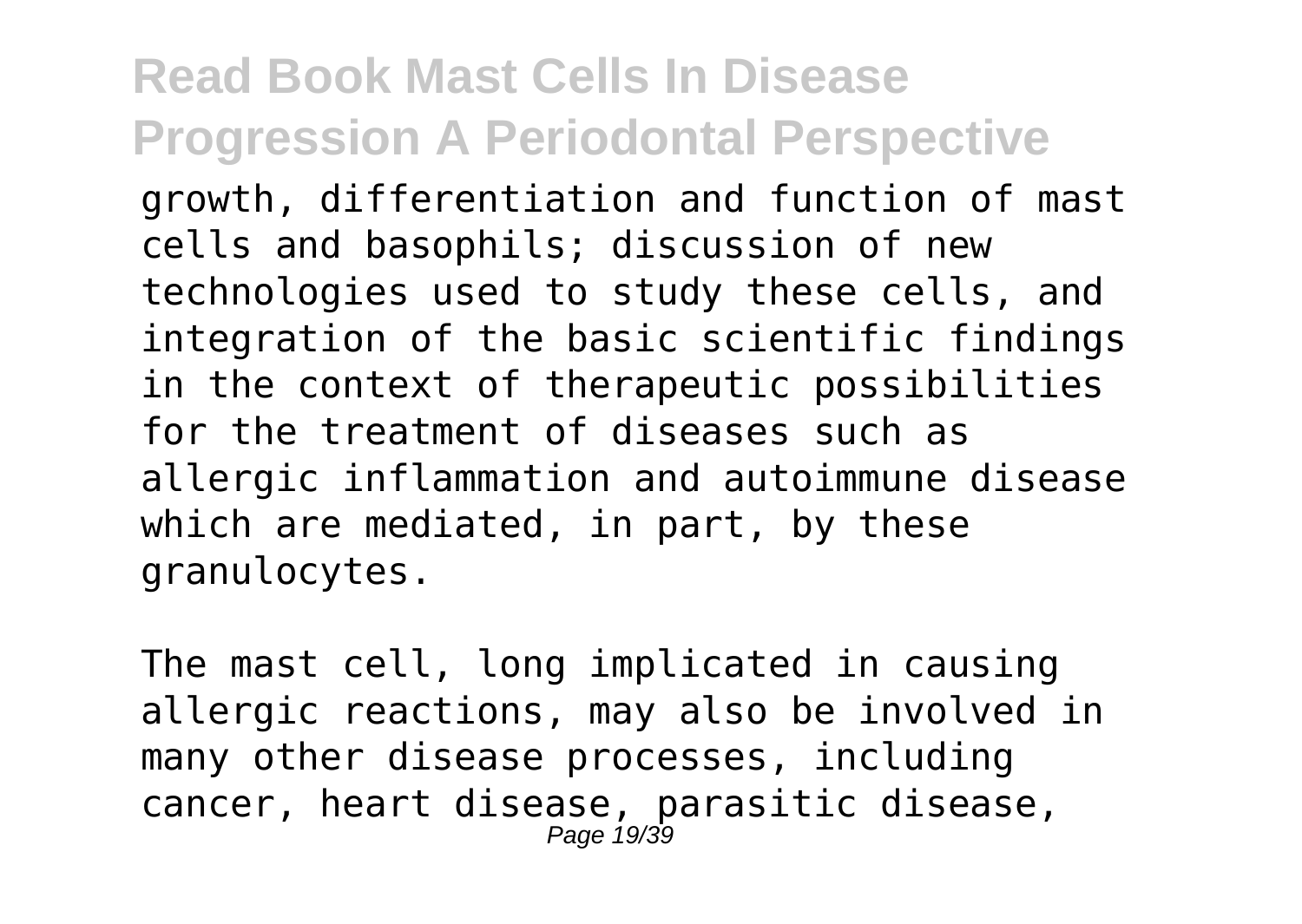atherosclerosis, asthma, and arthritis. In Mast Cells: Methods and Protocols, hands-on experts describe in detail their best techniques for the isolation, culture, and study of both activation and signaling in human mast cells. These readily reproducible methods take advantage of the latest advances in molecular biology, technology, and information science. The techniques provide a sound base of methodology for mast cell research and include methods for the identification of mast cells, the development of mast cells in vitro, the study of mast cell signaling and gene expression, and the  $P$ age 20/39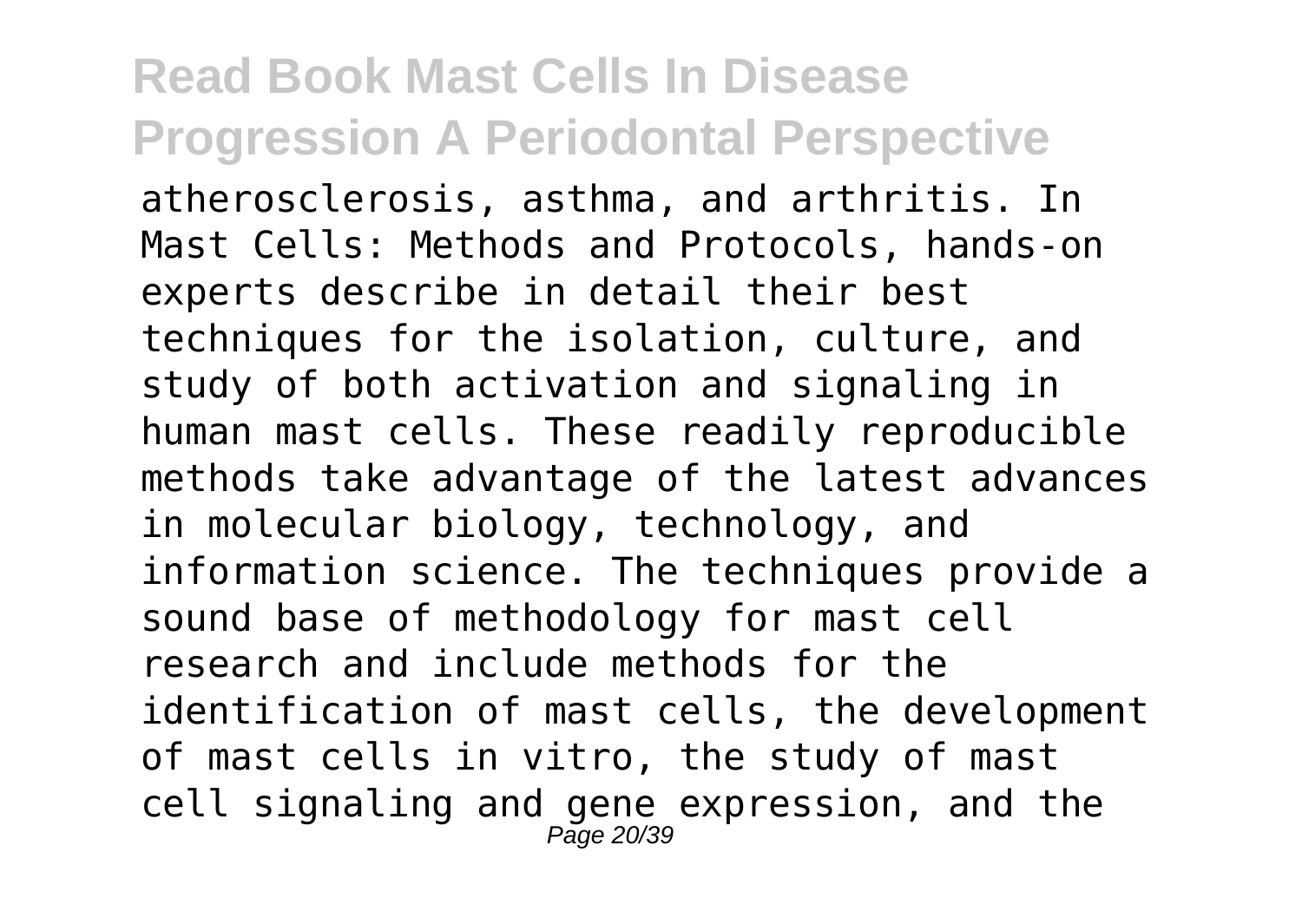#### **Read Book Mast Cells In Disease Progression A Periodontal Perspective** measurement of mast cell expression of inflammatory mediators. Additional chapters cover methods for studying mast cell interactions with other cell types (endothelial cells, fibroblasts, and B cells), the roles of mast cells in host defense, and mast cell apoptosis. A survey of mast cell biology offers insight into its history and the implications for adaptive immunity. The protocols follow the successful Methods in Molecular Biology series format, each offering step-by-step laboratory instructions, an introduction outlining the principles behind the technique, lists of the Page 21/39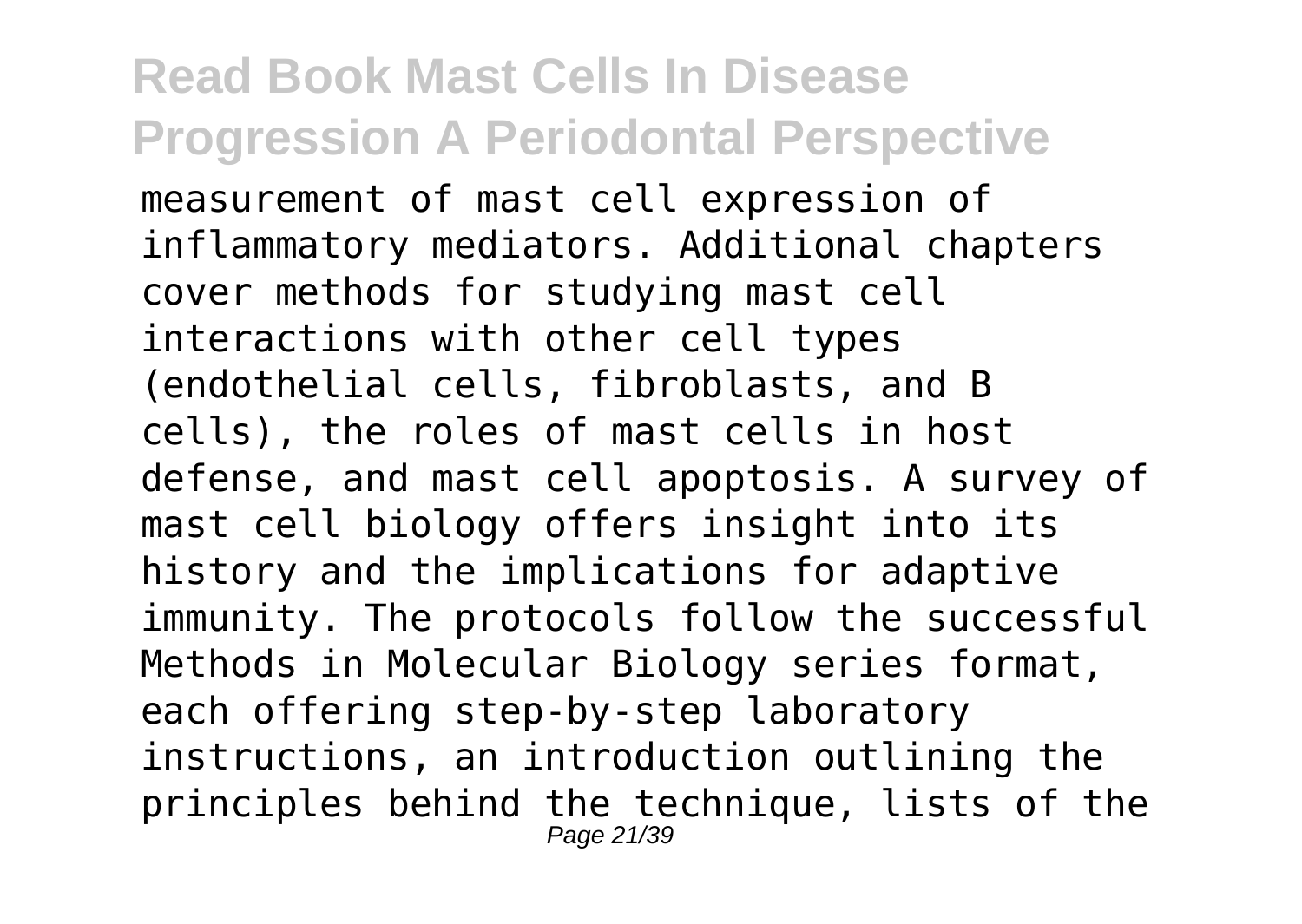necessary equipment and reagents, and tips on troubleshooting and avoiding known pitfalls. Comprehensive and highly practical, Mast Cells: Methods and Protocols provides mast cell researchers with reproducible accounts of basic and advanced molecular and cellular techniques used in studying this fascinating, multifunctional cell.

Chronic inflammation promotes a variety of cancers but inflammation also plays an important role in immune surveillance of cancer. Chemokine decoy receptor, D6 scavenges large number of inflammatory Page 22/39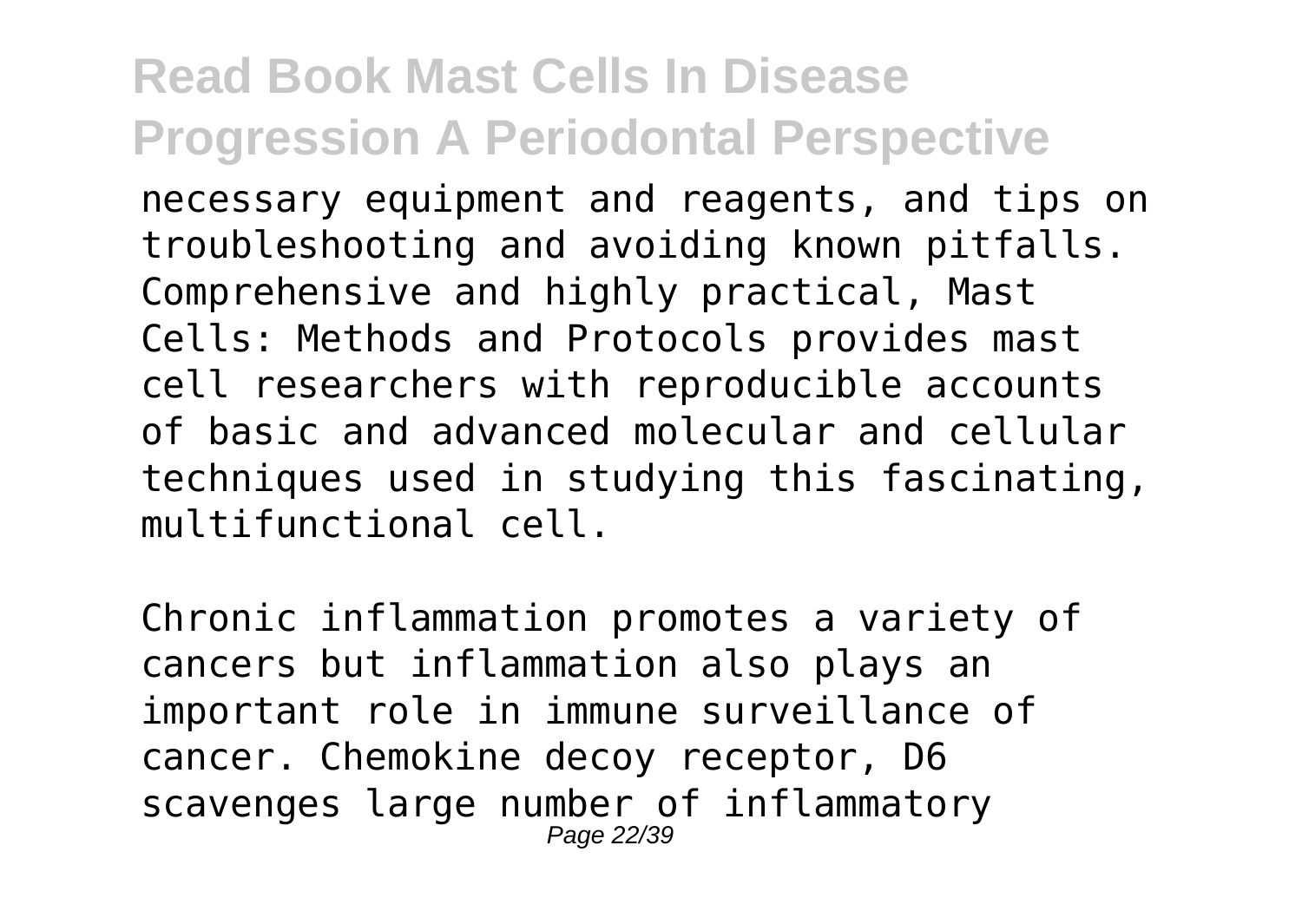chemokines without transducing any signals and thus presumably dampens inflammation. Consistent with this notion, the D6 deficient mice displayed enhanced inflammation in variety of disease models. However, our laboratory observed that absence of D6 caused an unexpected decrease in inflammation and reduced tumor burden in the ApcMin/+ mouse model of intestinal cancer. Intestinal tumors in D6-/-ApcMin/+ mice showed increased mast cell infiltration but their contribution to tumor progression is unknown. Therefore, unravelling the cellular and molecular mechanisms of mast cell mediated regulation Page 23/39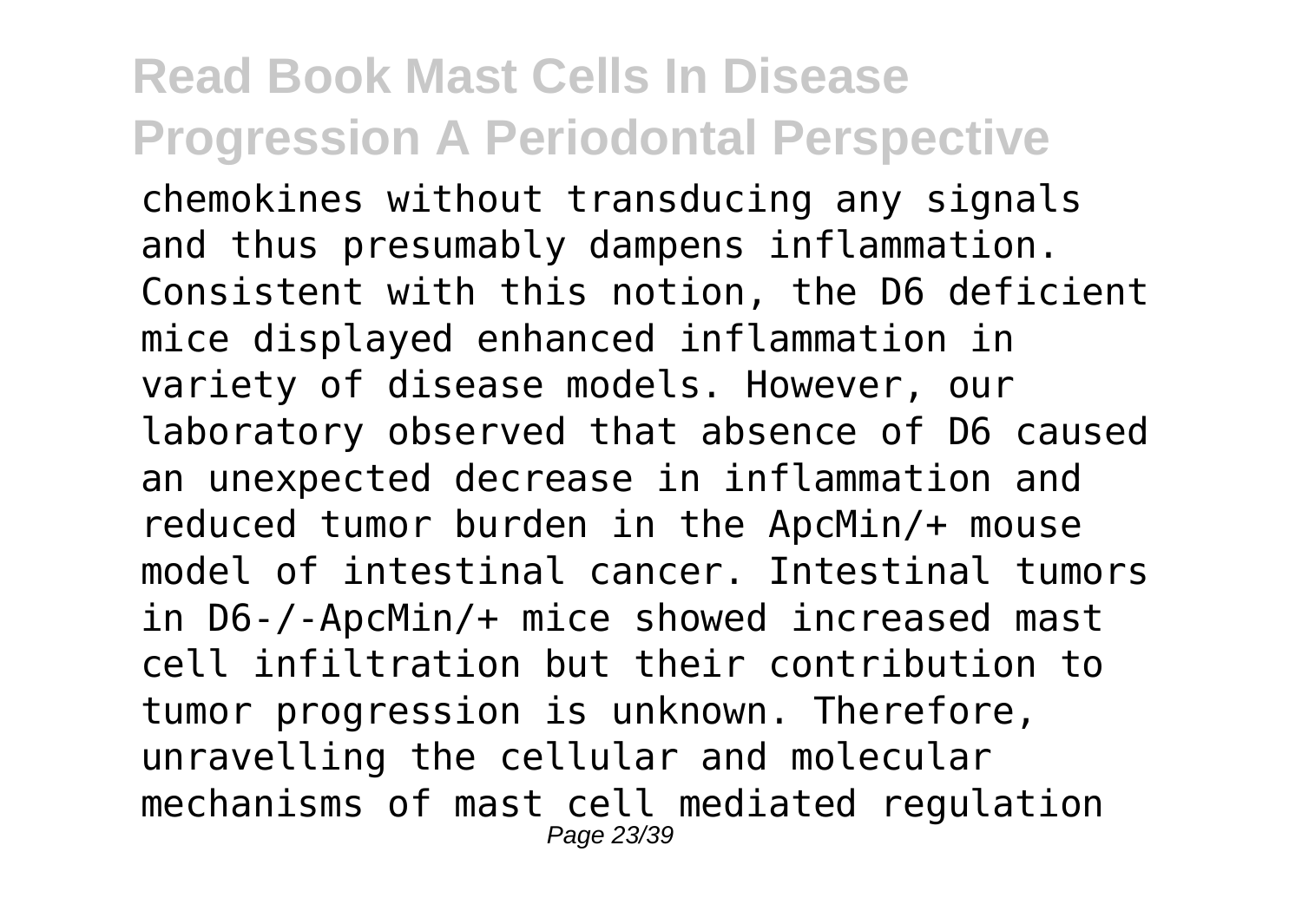of intestinal tumor development is the central theme of this dissertation. Studies described in three specific aims utilize a combination of genetic, molecular and immunologic approaches to establish the importance of mast cells in the D6-/- ApcMin/+ model. Chapter III describes generation and characterization of the mast cell deficient D6-/-SA-/-ApcMin/+ mice. The results showed that the absence of mast cells led to decreased survival of these mice due to rapid progression of the intestinal adenomas. However, mast cells did not have a significant impact on the rate of tumor Page 24/39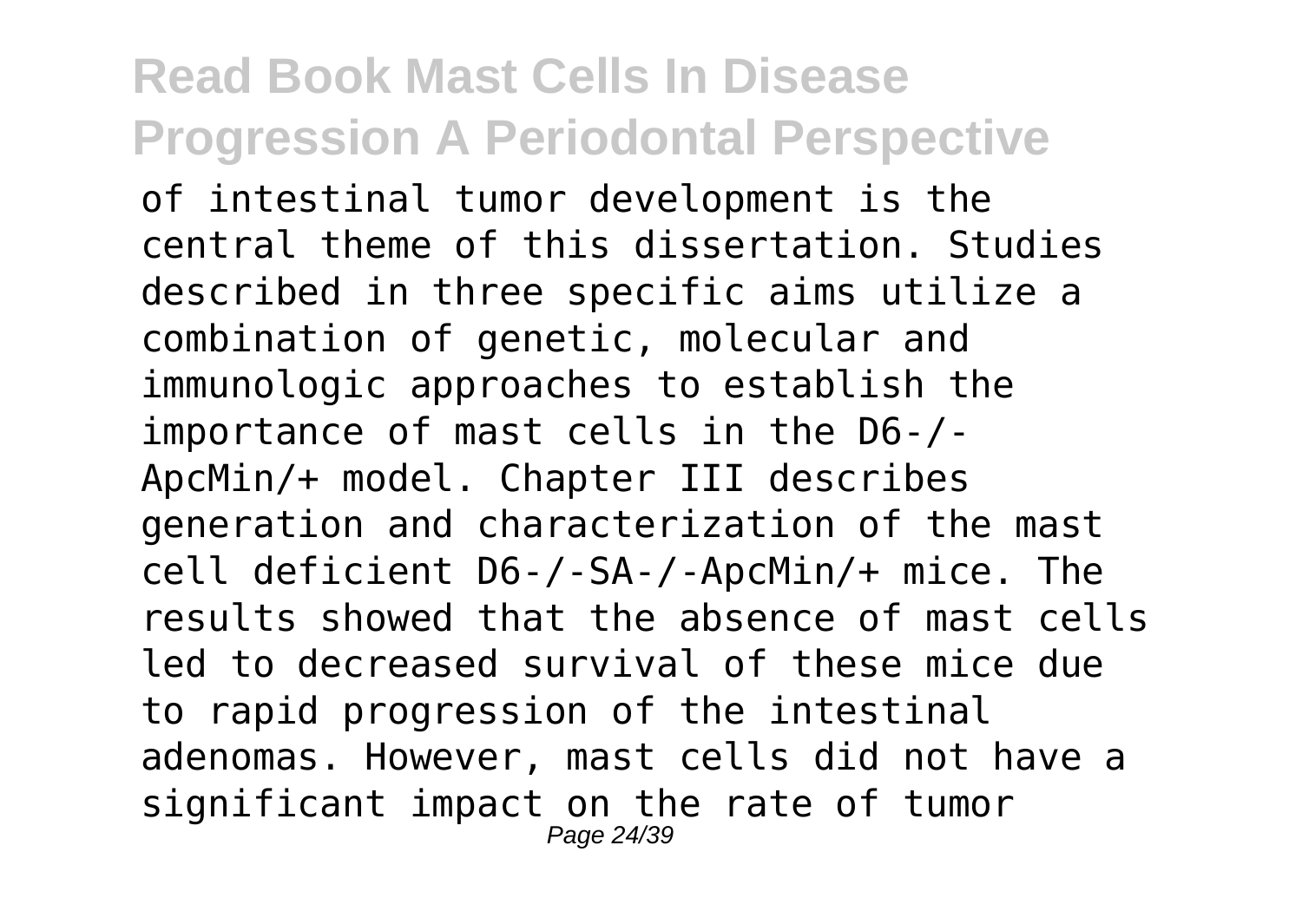initiation in this model. In Chapter IV, we established cultures of bone marrow derived mast cells (BMMCs) from WT and D6-/- mice. Analysis of total RNA from these cells by microarrays, real-time PCR showed that chemokine receptors, CCR2 and CCR5 are highly upregulated in D6-/- BMMCs compared to WT cells. The enhanced mRNA expression also correlated well with the enhanced protein and function of CCR2 and CCR5 in D6-/- BMMCs. Further studies will be required to identify the relevance of CCR2 and CCR5 to enhanced mast cell migration into D6-/-ApcMin/+ tumors. In Chapter V, immunofluorescence Page 25/39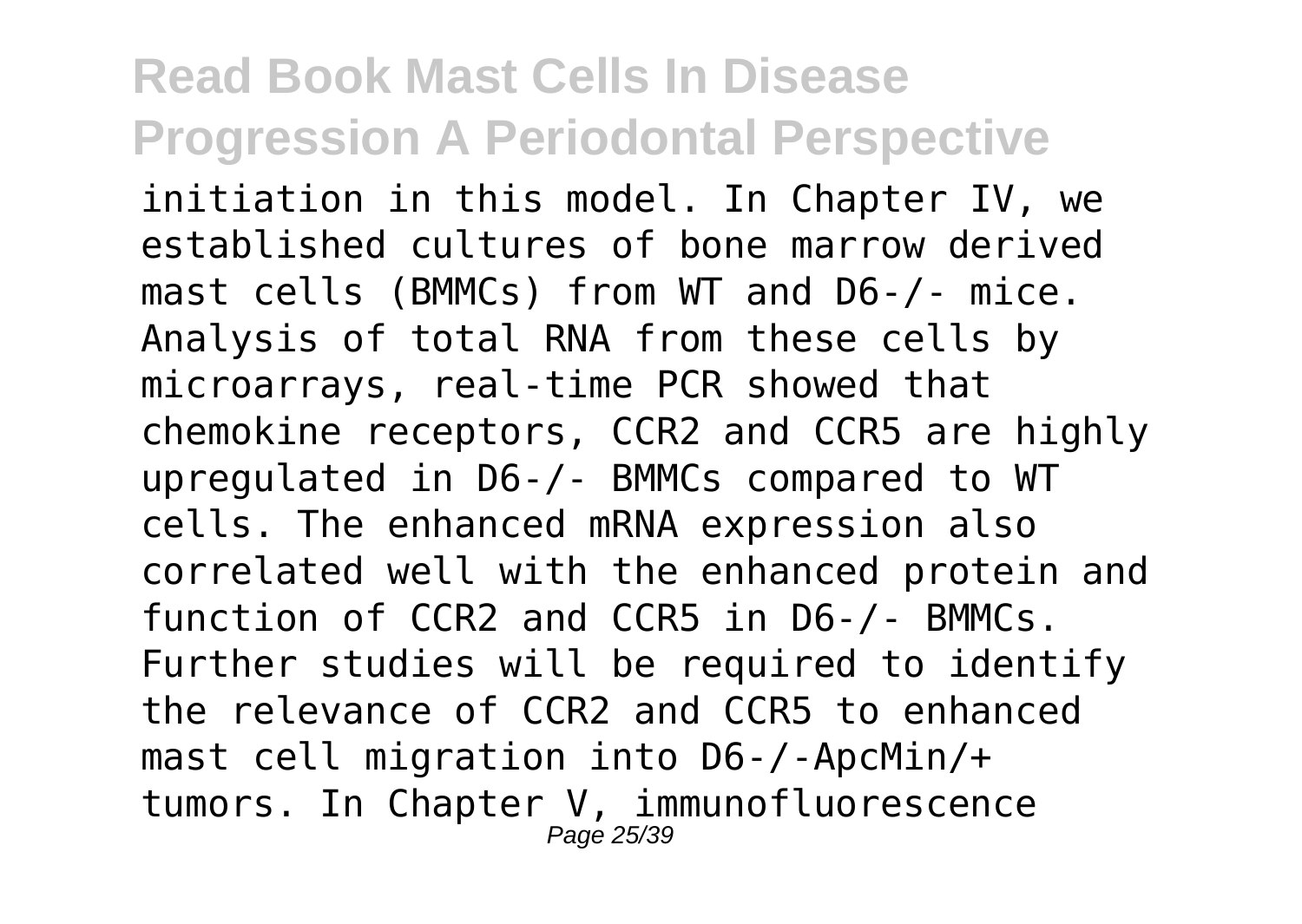studies on the extent of mast cell and CD8+ Tcell infiltration into intestinal adenomas of ApcMin/+, D6-/-ApcMin/+ and D6-/- SA-/-ApcMin/+ showed that cytotoxic T-cell infiltration is dependent on mast cell presence in the tumors. In contrast, analysis of D6-/-Rag2-/-ApcMin/+ tumors showed T-cell independent mast cell homing into these tumors. Further studies with cultured mast cells and CD8+ T-cells showed that D6-/- mast cells are capable of efficient antigen presentation to induce proliferation and activation of the cytotoxic potential of Tcells. The data suggests that mast cells act Page 26/39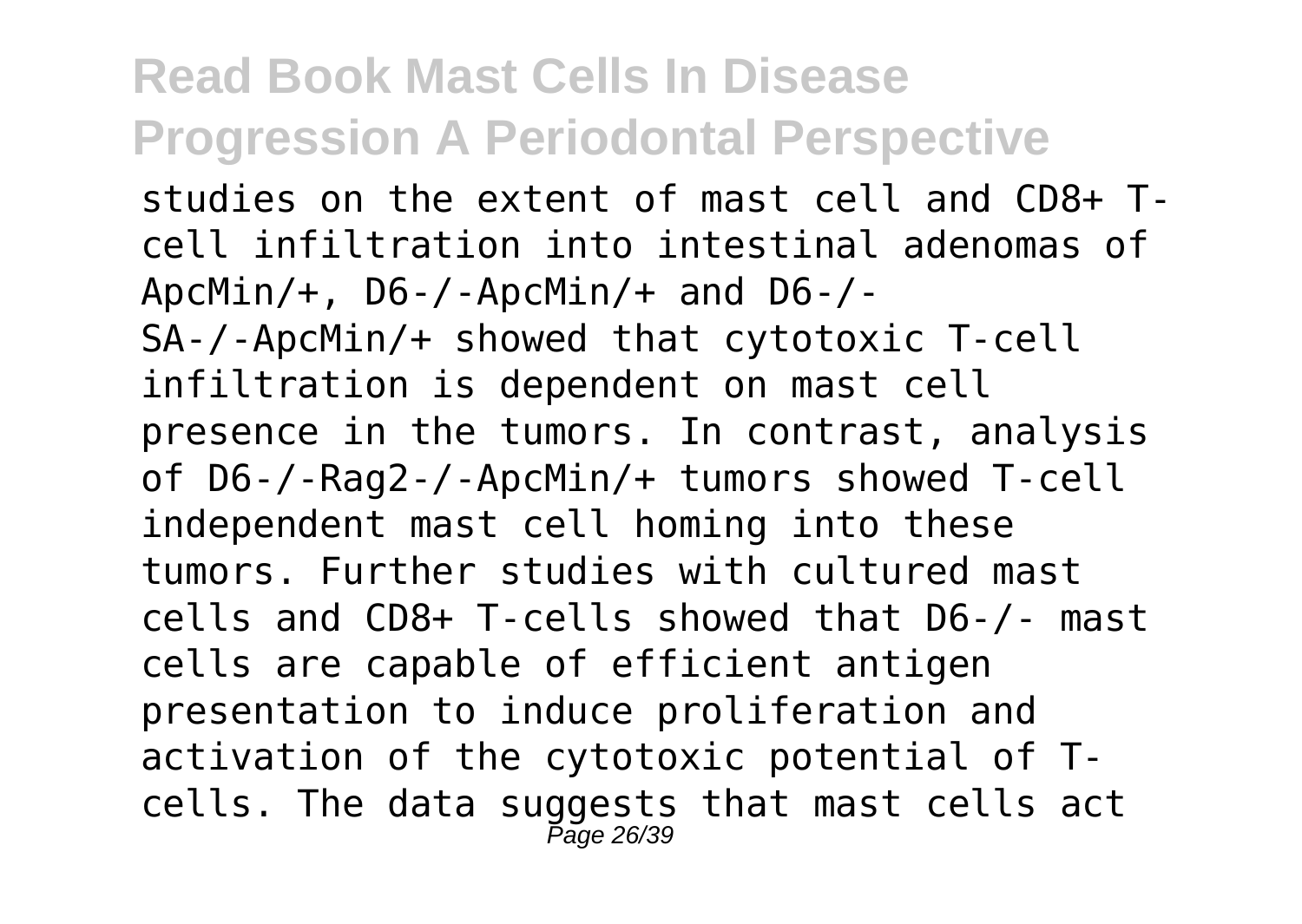**Read Book Mast Cells In Disease Progression A Periodontal Perspective** upstream of T-cells in mediating effective immune surveillance of intestinal cancers. These results would have important implications in designing immunotherapeutic approaches involving mast cell mediated antitumor immunity.

Mast Cells and Basophils will be essential reading for immunologists, biochemists and medical researchers. Detailed chapters cover all aspects of mast cell and basophil research, from cell development, proteases, histamine, cysteinyl leukotrienes, physiology and pathology to the role of these cells in Page 27/39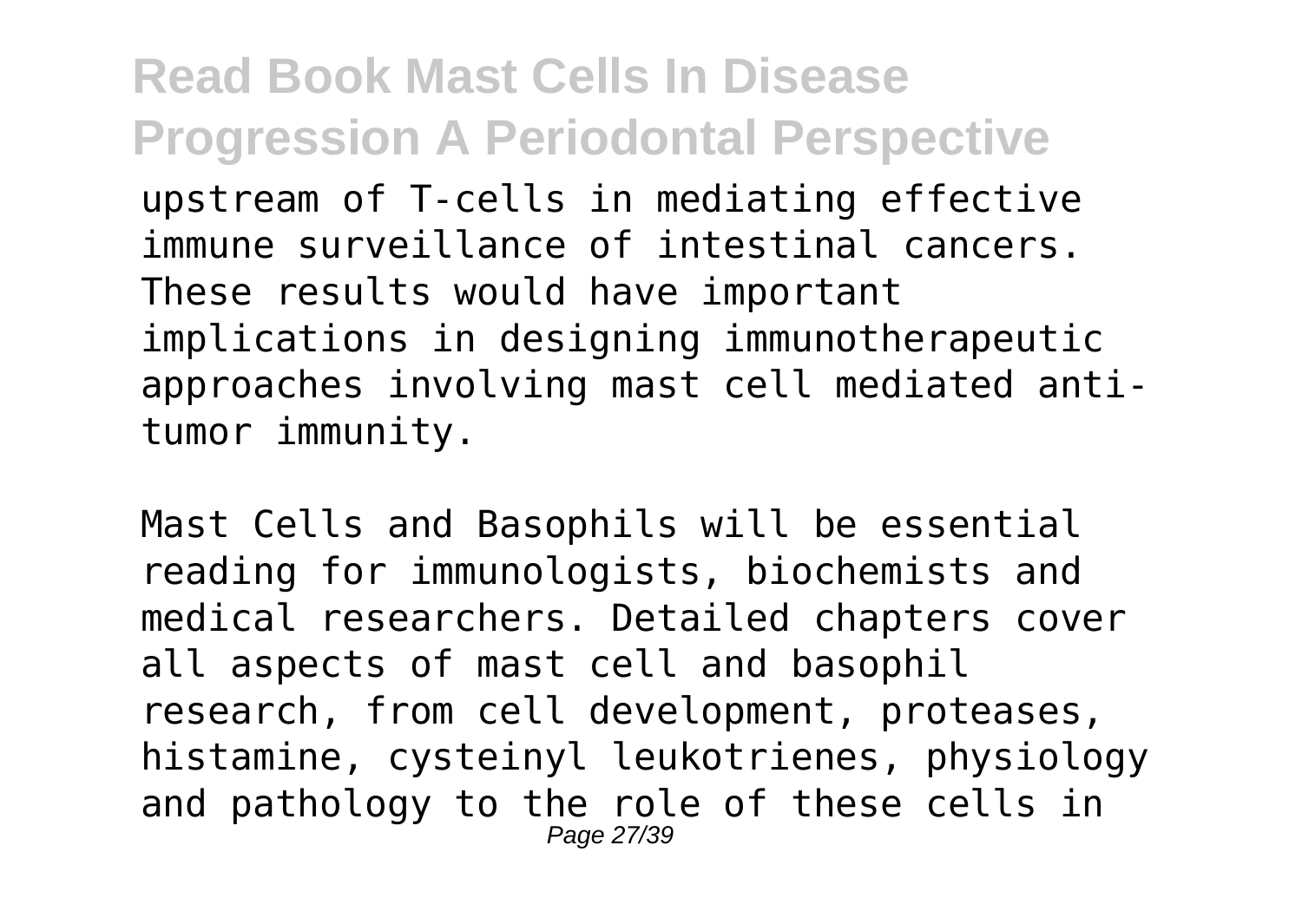**Read Book Mast Cells In Disease Progression A Periodontal Perspective** health and disease. Chapters also discuss the clinical implications of histamine receptor antagonists.

The pathogenesis of osteoarthritis (OA), the most common disease of the joints, remains unclear and there are currently no treatments that can prevent or slow disease progression. Although synovitis (i.e., inflammation of the membrane that lines synovial joints) and mildly elevated levels of white blood cells in synovial fluid are well-established features of osteoarthritis, the role of inflammation in osteoarthritis, as well as Page 28/39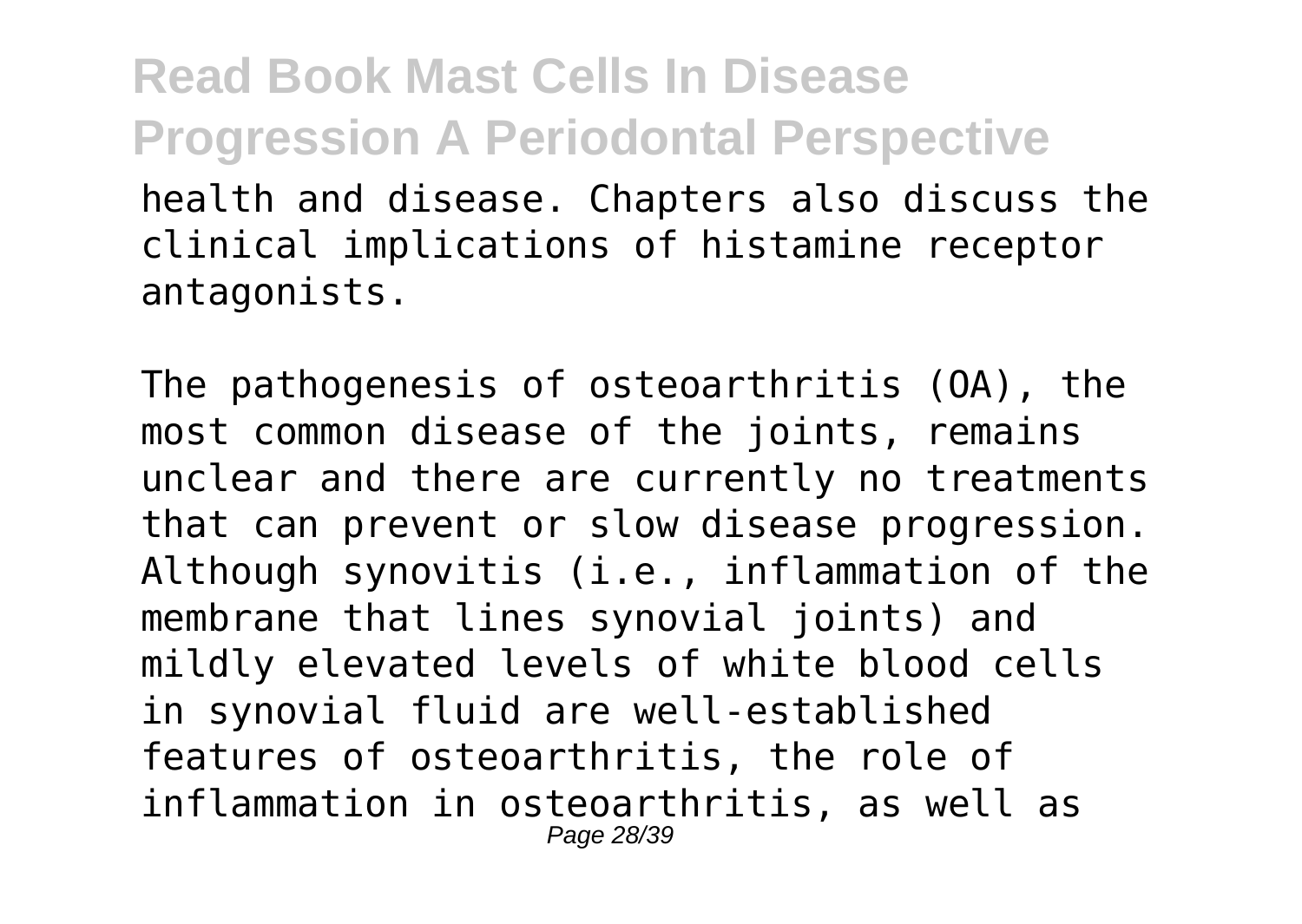the precise cellular and molecular mechanisms involved, are unknown. The studies presented in this dissertation support our overarching hypothesis that chronic, low-grade inflammation and activation of the innate immune system drive OA pathogenesis. In Chapter 2, we demonstrate a key pathogenic role for mast cells in OA. Genetic deficiency of mast cells protects against OA, and engraftment of mast cells reverses this protection. Furthermore, transcriptomic and proteomic analyses of OA synovial tissues and fluids demonstrate evidence of mast cell activation in human disease. In vitro studies Page 29/39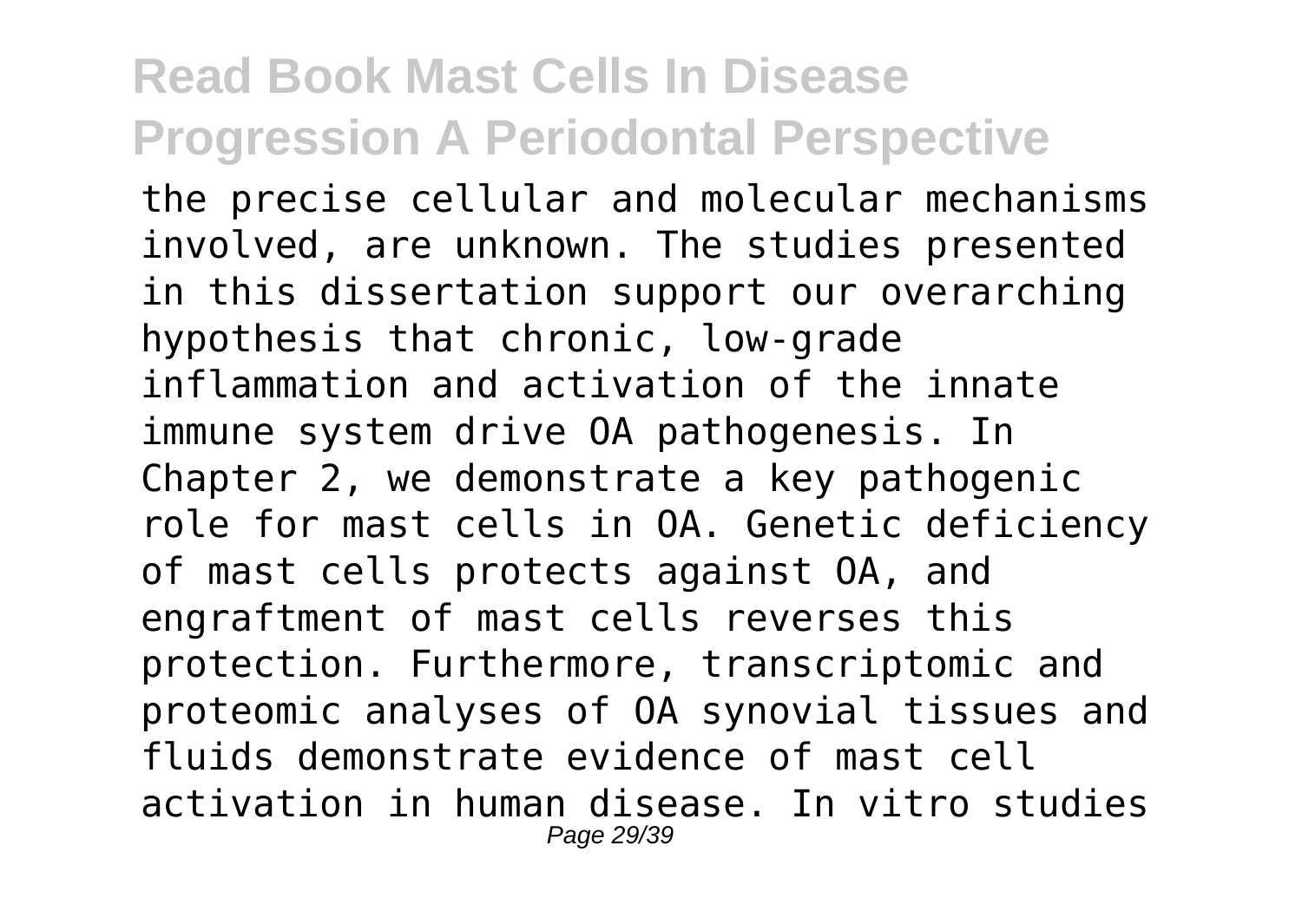support a mechanistic role for tryptase as a mediator of mast cell-driven pathology in OA: tryptase promotes cartilage catabolism, induces chondrocyte apoptosis, and stimulates proliferation and proinflammatory responses of synovial fibroblasts. In Chapter 3, we demonstrate that the complement system, acting through its membrane attack complexmediated arm, is pathogenic in OA. Genetic deficiency of complement components C5 and C6 or pharmacologic inhibition of complement with either CR2-fH, a fusion protein that inhibits activation of C3 and C5, or a monoclonal antibody to C5 attenuates joint Page 30/39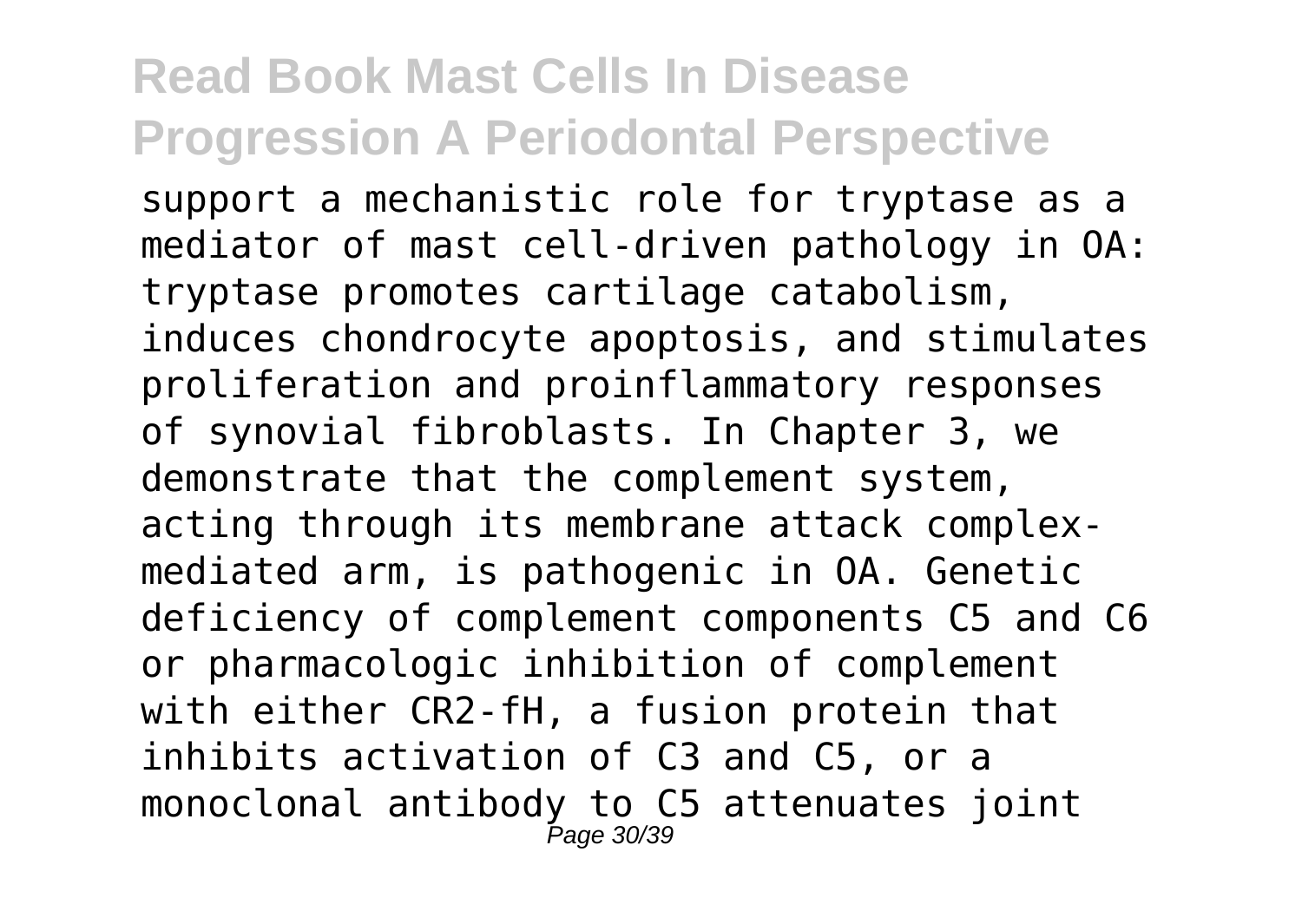#### **Read Book Mast Cells In Disease Progression A Periodontal Perspective** damage in a mouse model of OA, whereas deficiency of the MAC-inhibitor CD59a exacerbates disease. Moreover, complement expression is dysregulated in human OA, and MAC, when present on the cell surface at sublytic concentrations, induces chondrocyte expression of proinflammatory mediators and degradative enzymes relevant to OA. Finally, in Chapter 4, we demonstrate that Carboxypeptidase B (CPB) protects against OA, and it does so in part by inhibiting complement activation. Genetic deficiency of CPB exacerbates OA in mice. Moreover, we show that levels of CPB strongly correlate with Page 31/39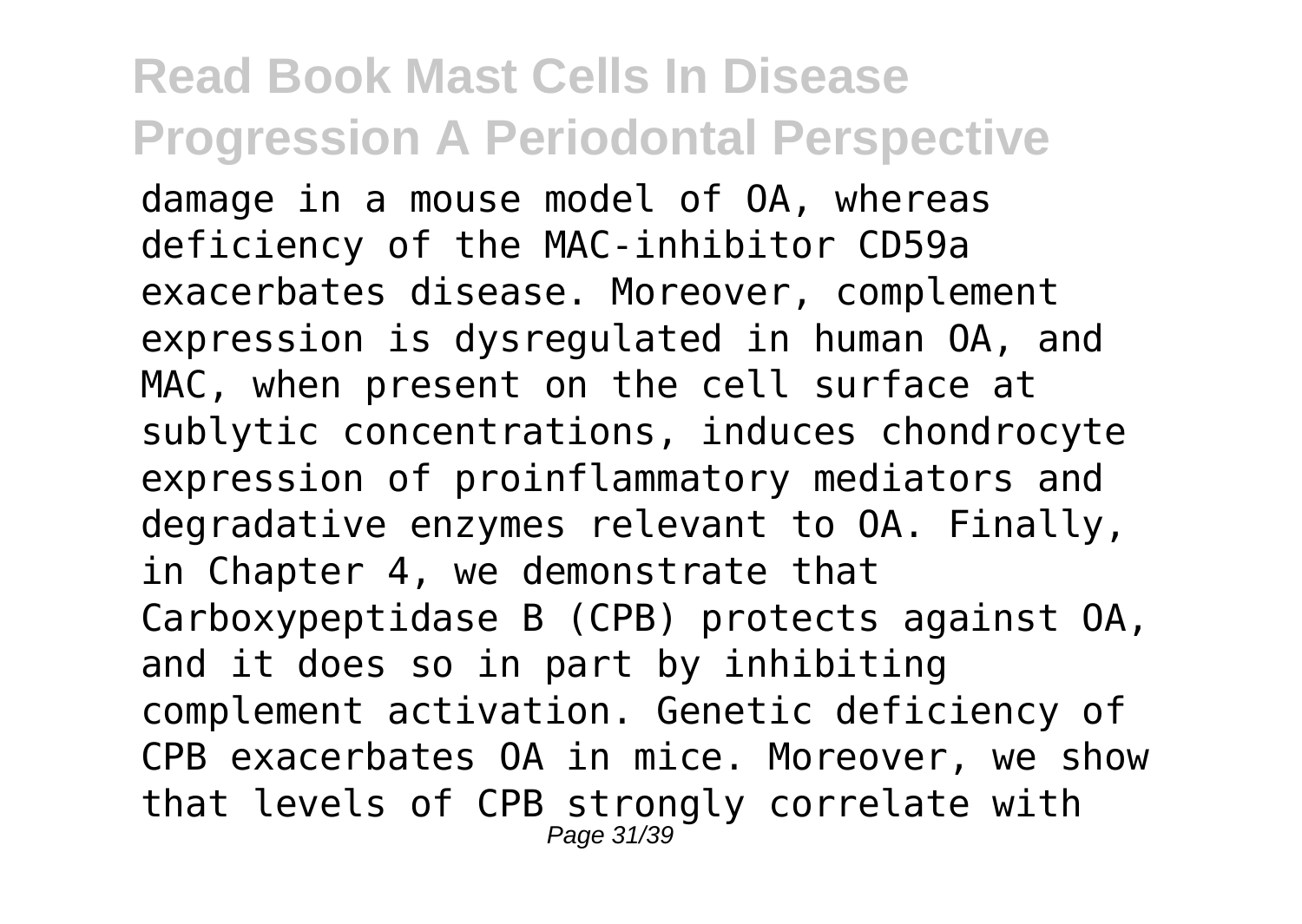levels of MAC in OA synovial fluid, and CPB inhibits MAC formation and activity in vitro. Taken together, our findings emphasize the significance of innate immune responses in OA pathogenesis and support a thorough reexamination of the prevailing dogma that osteoarthritis is a non-inflammatory, 'wear and tear' arthritis. Furthermore, our increased understanding of the inflammatory underpinnings of OA suggests multiple avenues for the development of new, disease-modifying therapies.

The editors of Mast Cell Biology, Drs. Page 32/39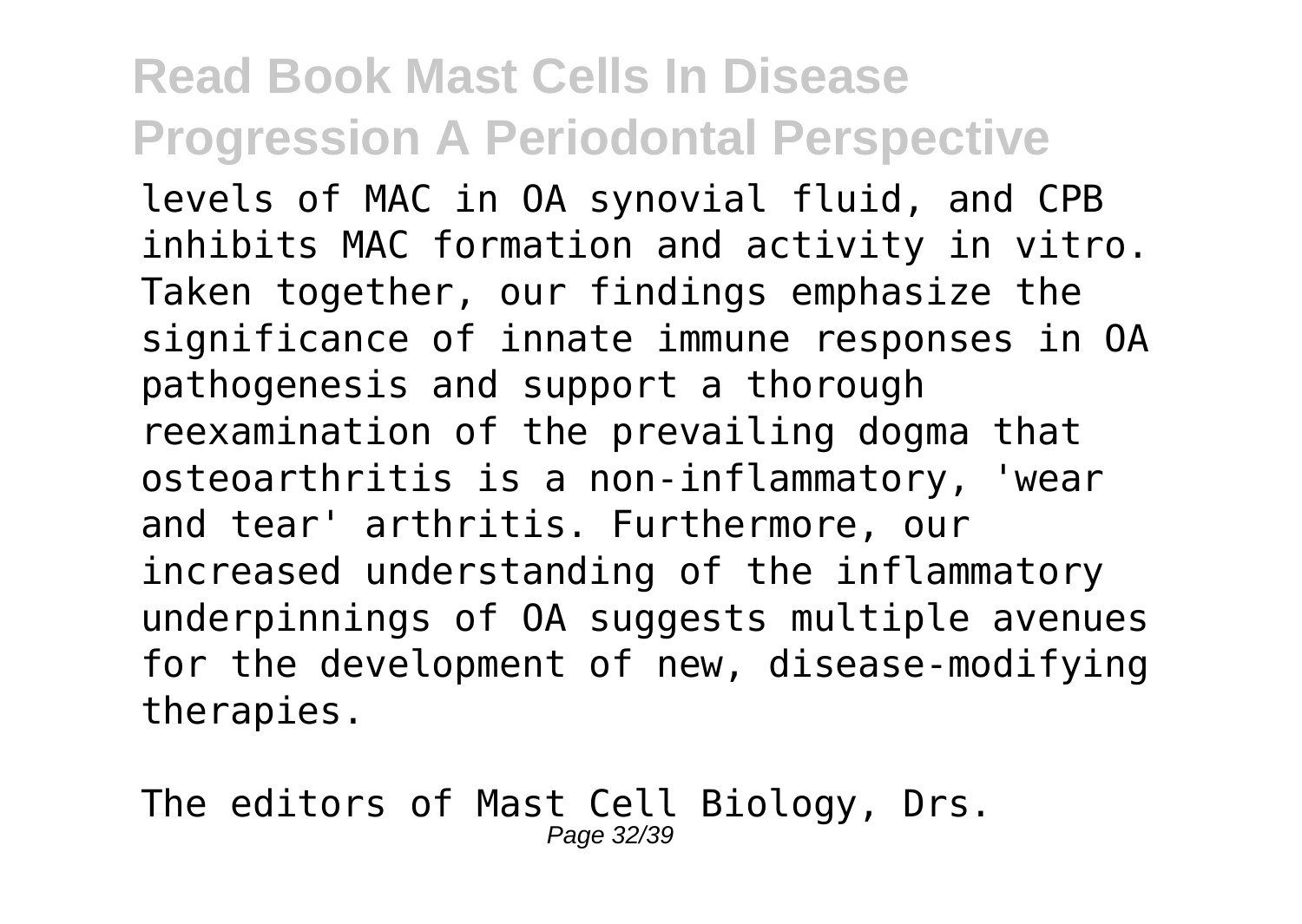Gilfillan and Metcalfe, have enlisted an outstanding group of investigators to discuss the emerging concepts in mast cell biology with respect to development of these cells, their homeostasis, their activation, as well as their roles in maintaining health on the one hand and on the other, their participation in disease.

Mast cells are versatile, tissue-homing secretory cells, which were first described by Paul Ehrlich in 1878. Mast cells have long been implicated in the pathogenesis of allergic reactions and certain protective Page 33/39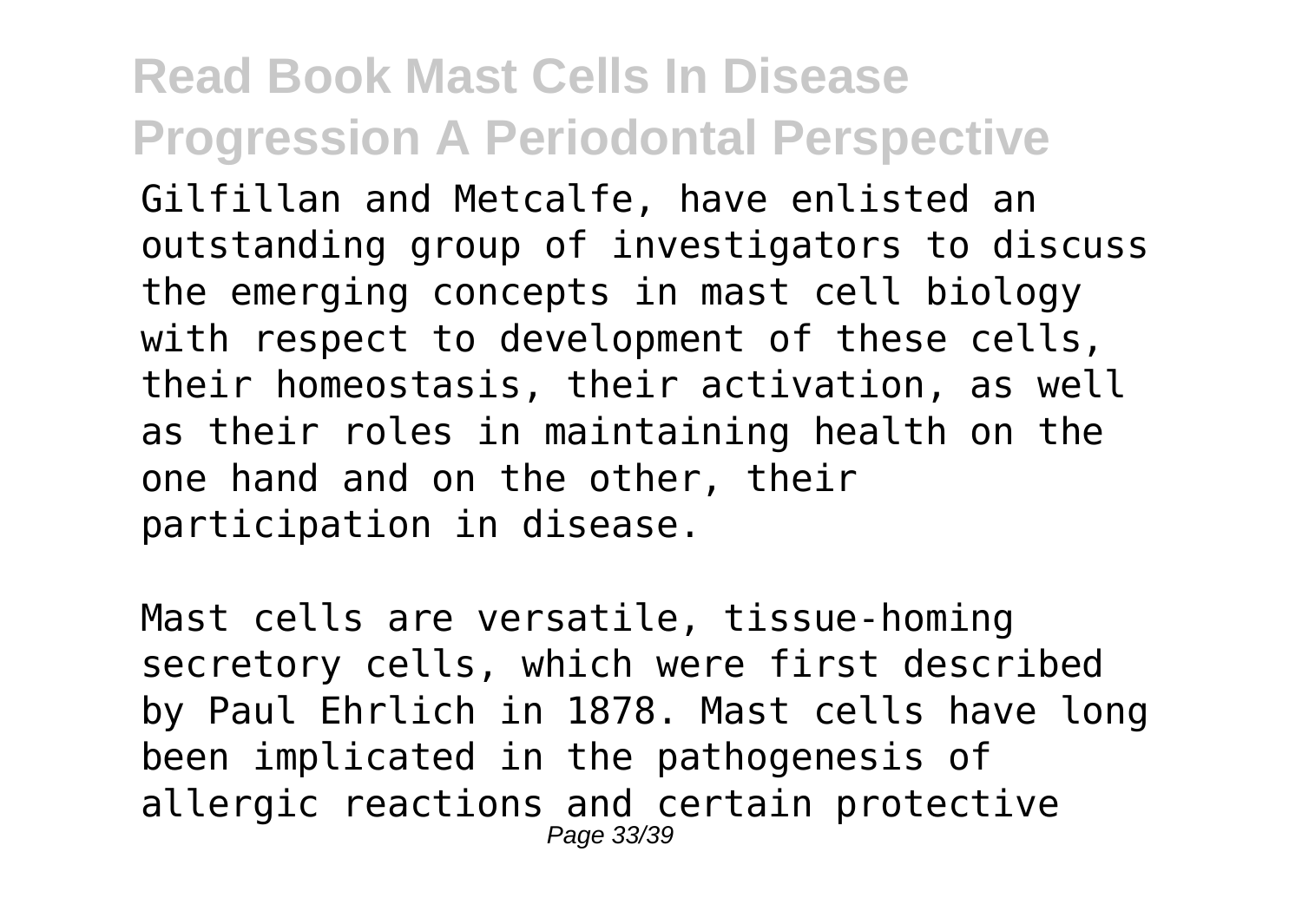responses to parasites. Their functional role, however, has been discovered to be increasingly complex and multifarious. Mast cells have been implicated in various cellmediated immune reactions, being found in tissues from multiple disease sites, and as a component of the host reaction to bacteria, parasite, and even virus infections. They have also been shown to participate to angiogenic and tissue repair processes after injury. The importance of a possible functional link between chronic inflammation and cancer has long been recognized. As most tumours contain inflammatory cell Page 34/39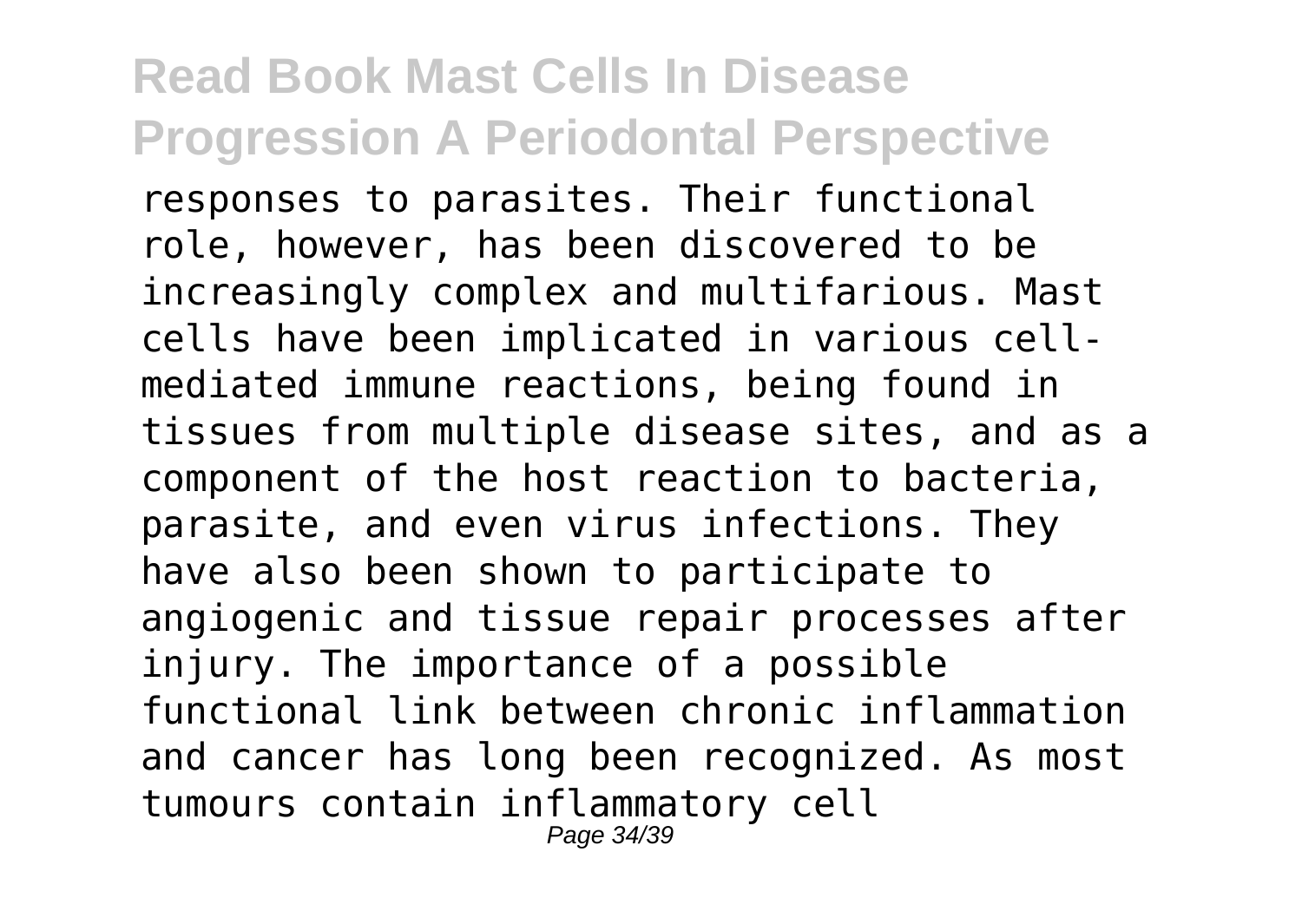infiltrates, which often include plentiful mast cells, the question as to the possible contribution of mast cells to tumour development has progressively been emerged. In this book, the general biology of these cells, their development, anatomical distribution and phenotype as well as their secretory products will first be discussed. The biology of tumour cells, their structural and molecular characteristics, the specificity of the tumour microenvironment and the development of a vascular network in the tumour context will be analyzed. The involvement of mast cells in tumour biology Page 35/39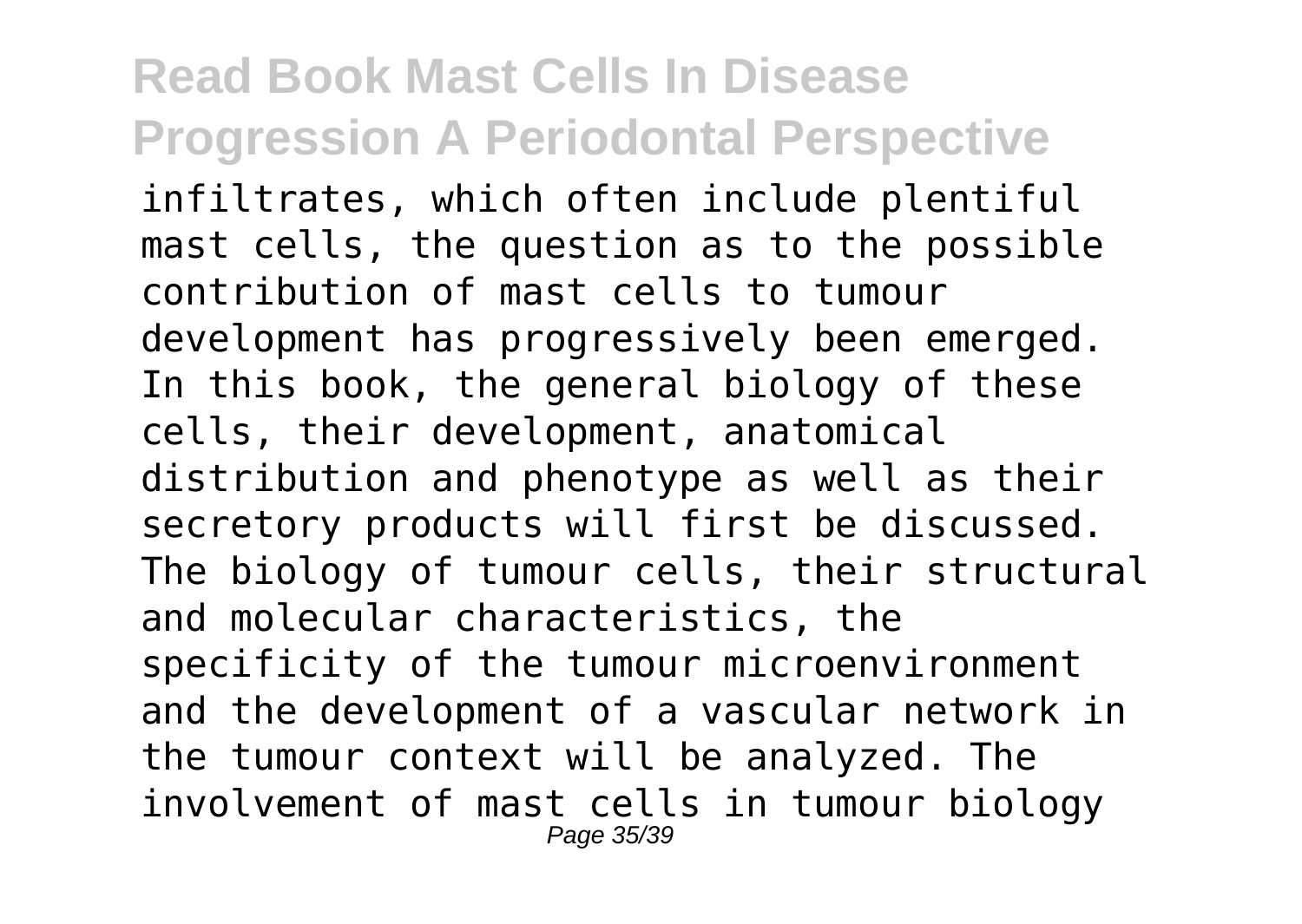and tumour fate will then be considered, with particular emphasis on the capacity of these cells to stimulate tumour growth by promoting angiogenesis and lymphangiogenesis. The last chapter suggest that mast cells may serve as a novel therapeutic target for cancer treatment.

Resident mast cells are uniquely positioned in multiple organ systems at either the tissue and/or external environment or located near nerve endings and/or blood vessels. These locations allow the mast cell to serve as a sentinel and thus play a critical role Page 36/39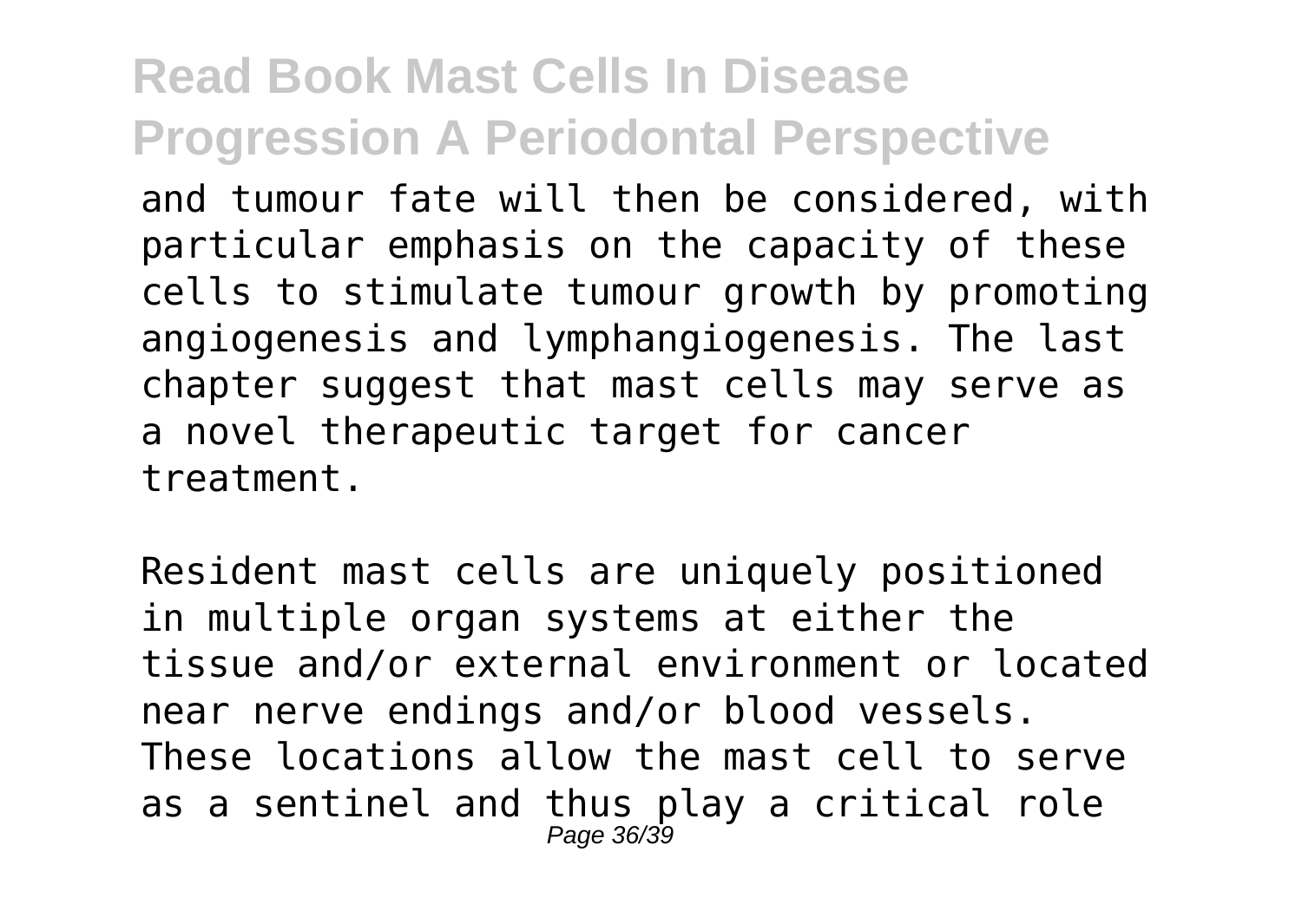in not only inflammatory situations to promote recruitment and infiltration of other immune cells, but also homeostatic maintenance. Although mast cells have several conserved characteristics, the authors provide evidence that the micro-environment influenced differences in the phenotype of tissue-specific mast cells, control the various responses to injury, inflammation and remodelling. This book brings together the work from experts across multiple tissue/organ systems and inflammatory causes (viral, bacterial, and auto-immune) to present the most up to date knowledge Page 37/39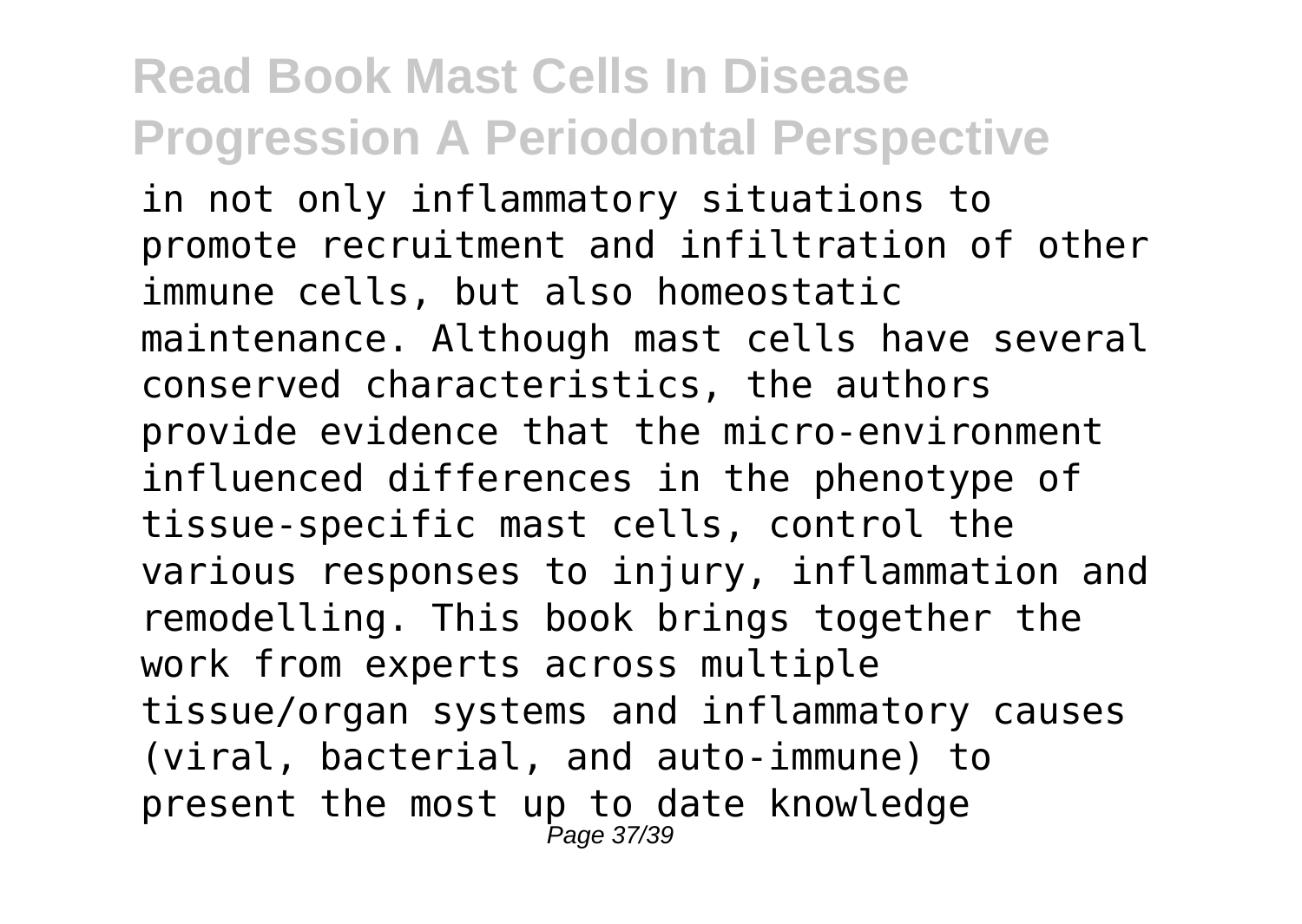**Read Book Mast Cells In Disease Progression A Periodontal Perspective** regarding the role of mast cells in these regulatory and disease events.

Revealing essential roles of the tumor microenvironment in cancer progression, this book focuses on the role of hematopoietic components of the tumor microenvironment. Further, it teaches readers about the roles of distinct constituents of the tumor microenvironment and how they affect cancer development. Topics include eosinophils, NK cells, γδ T cells, regulatory T Cells, Langerhans cells, hematopoietic stem cells, Mast cells, B cells and Microglia, and more. Page 38/39